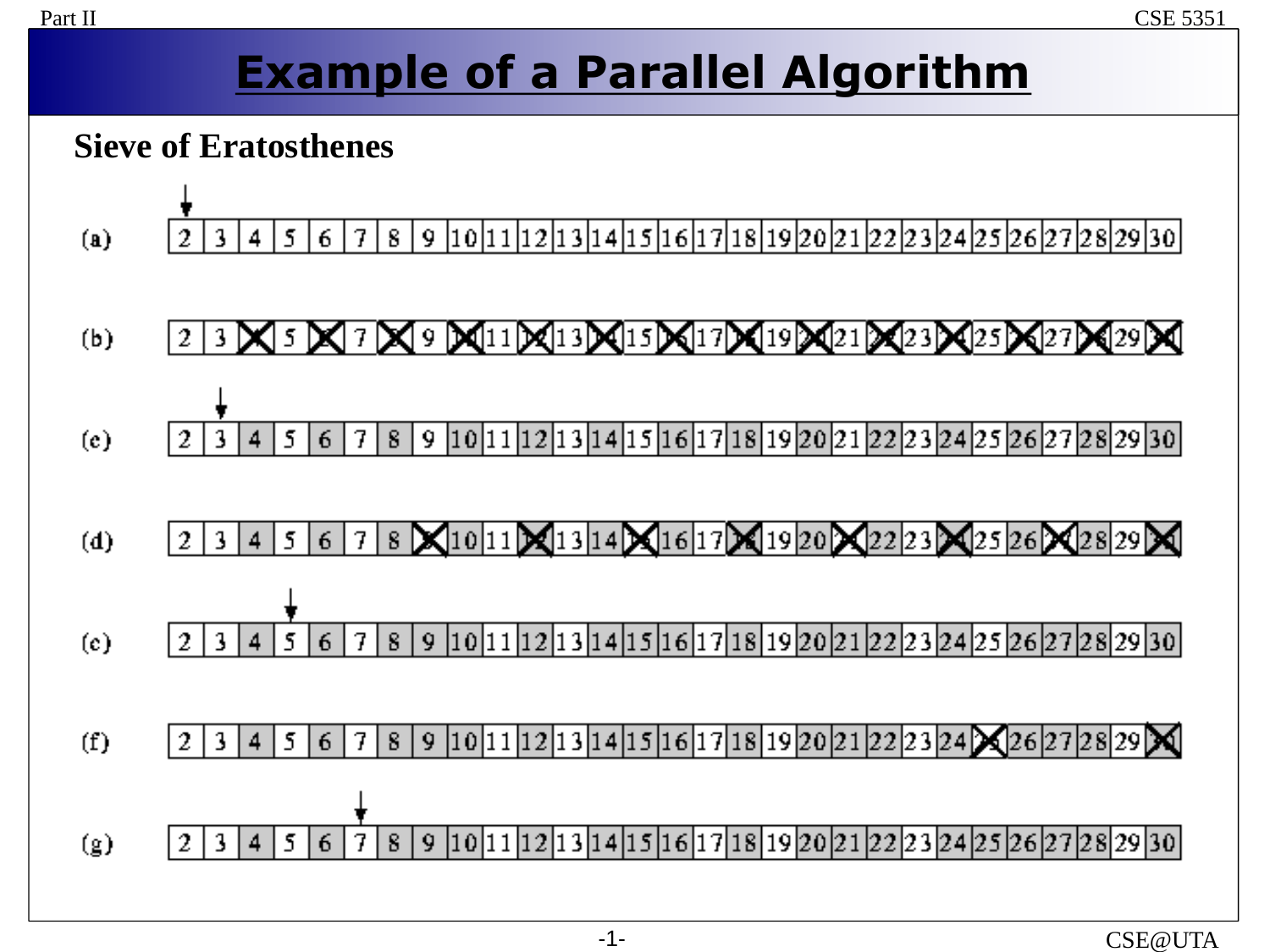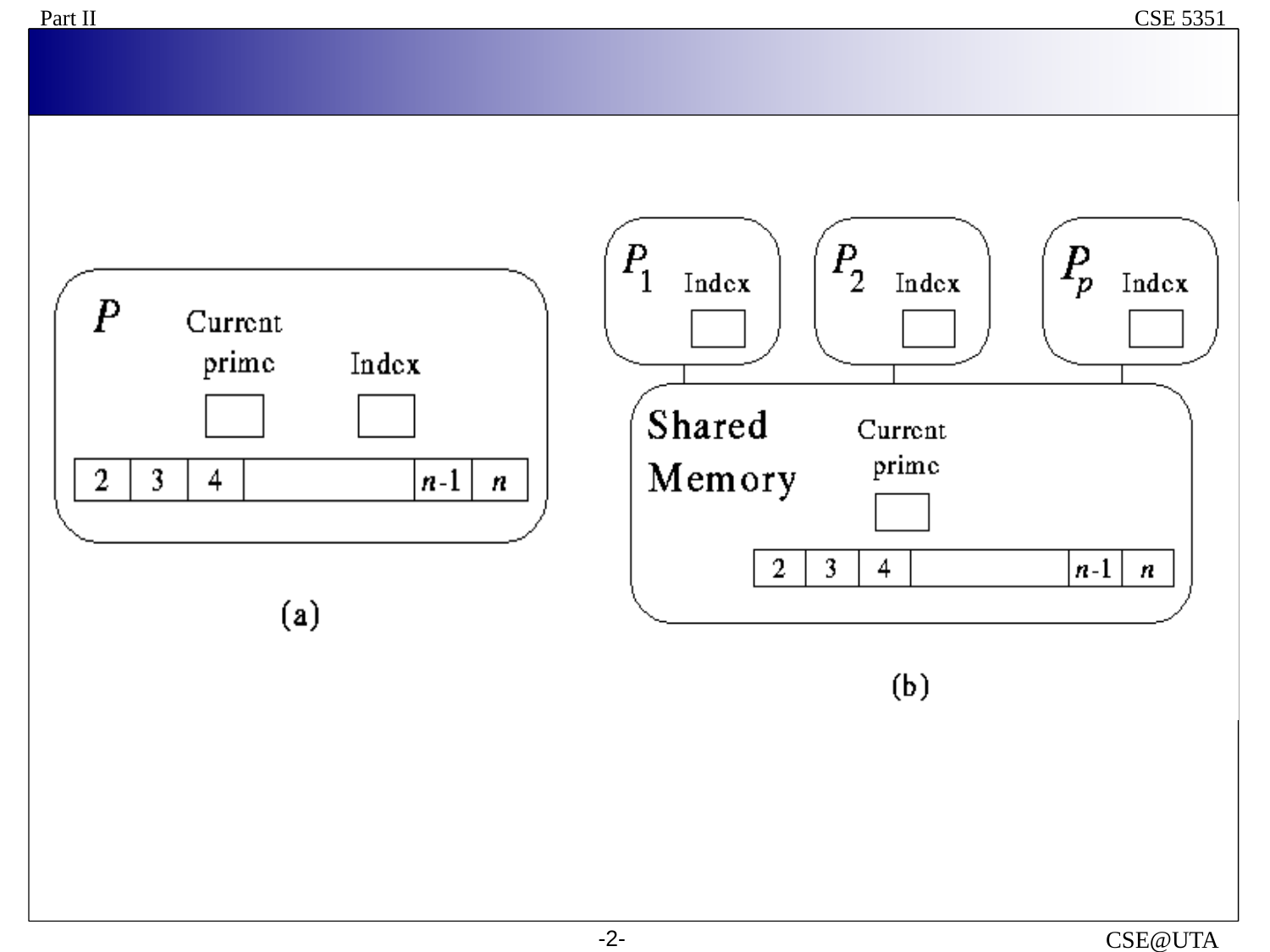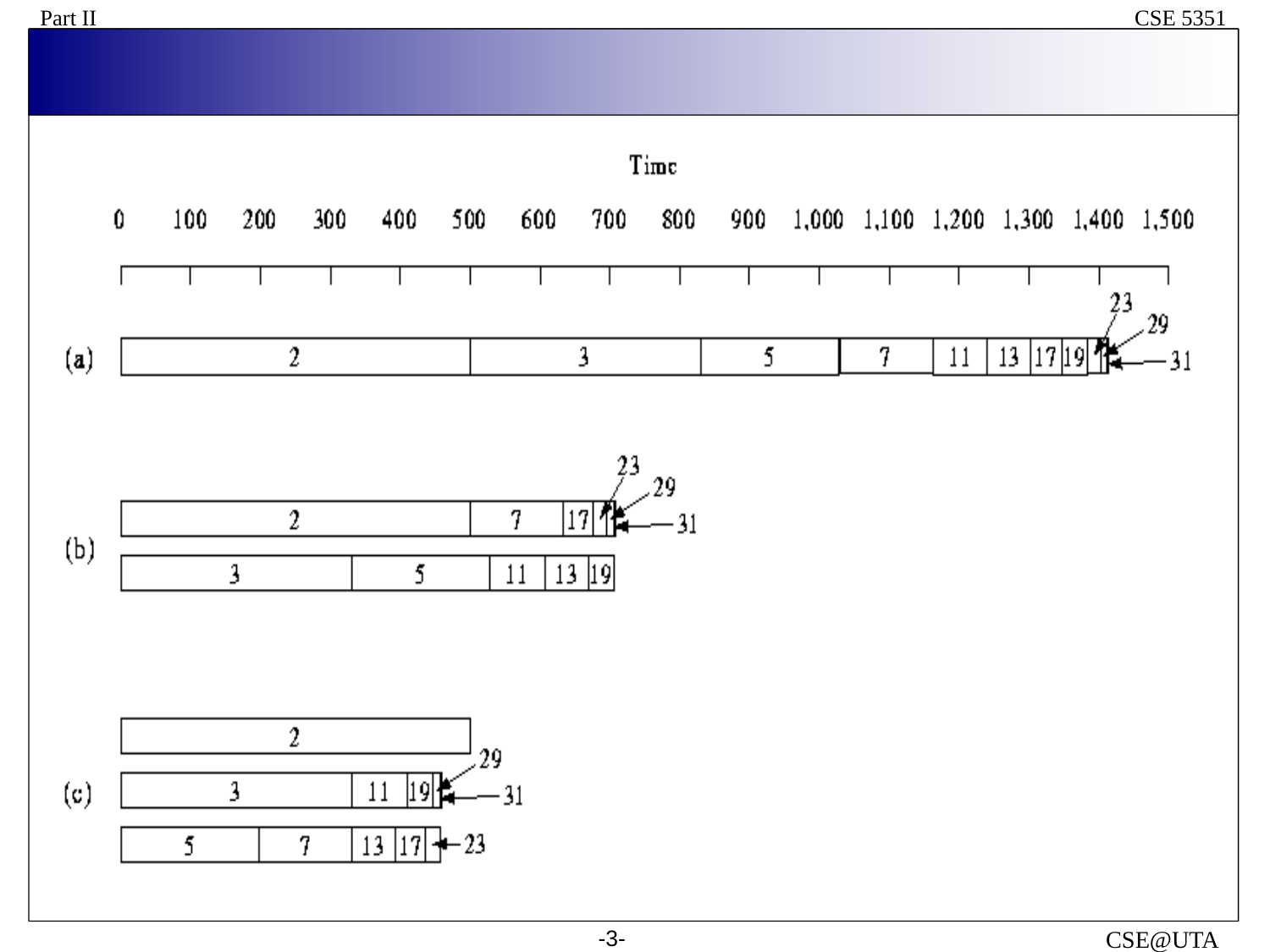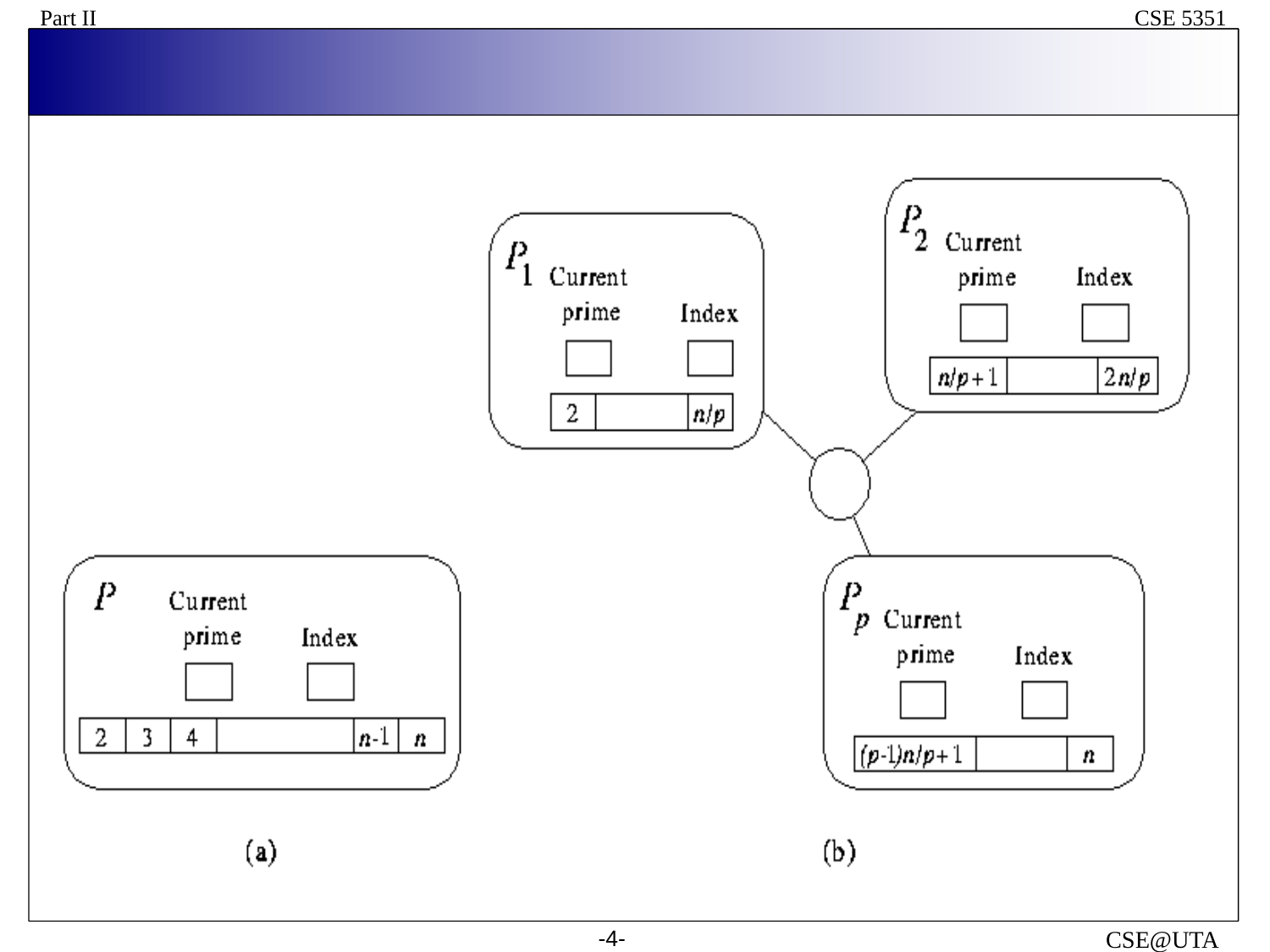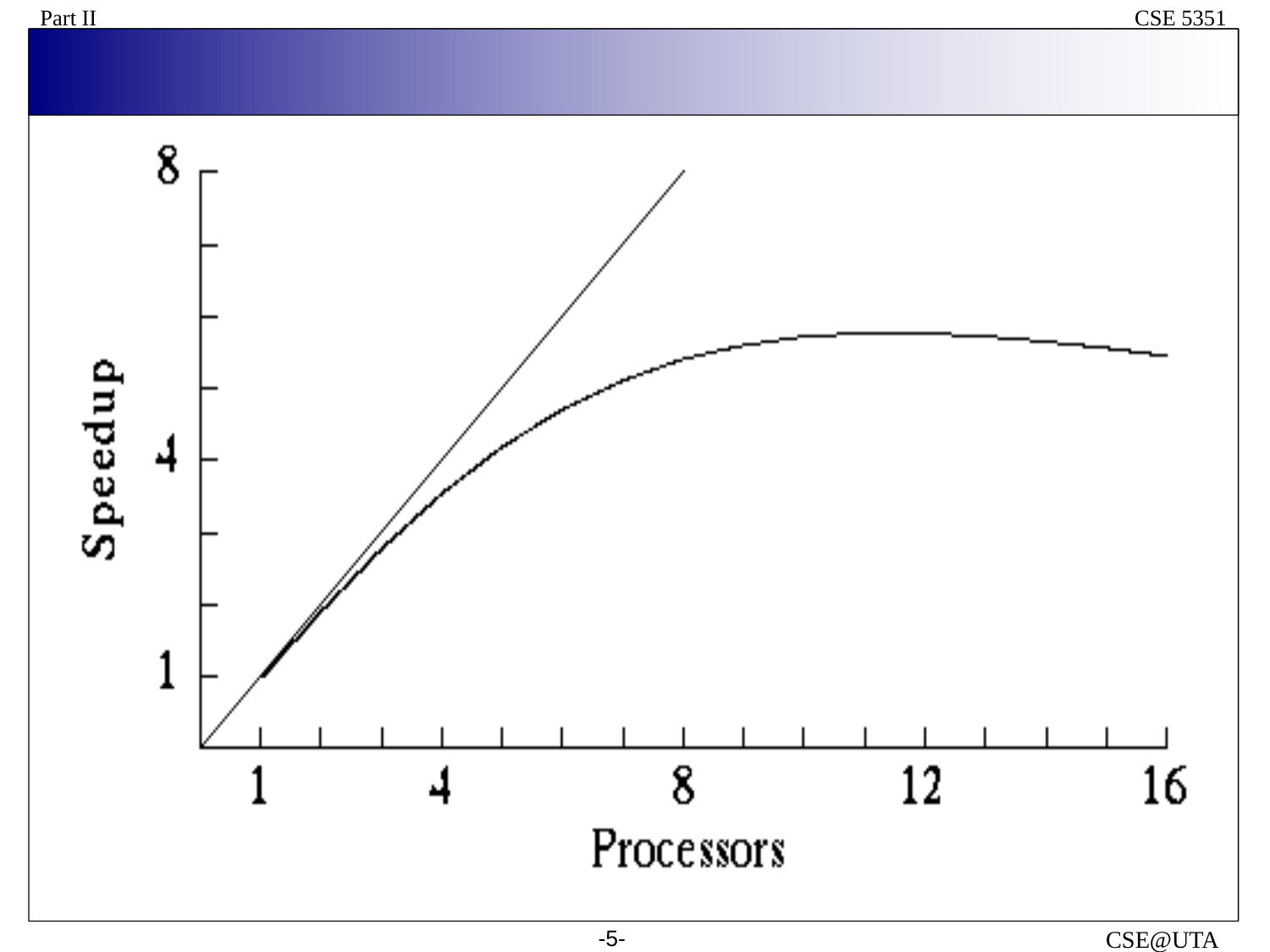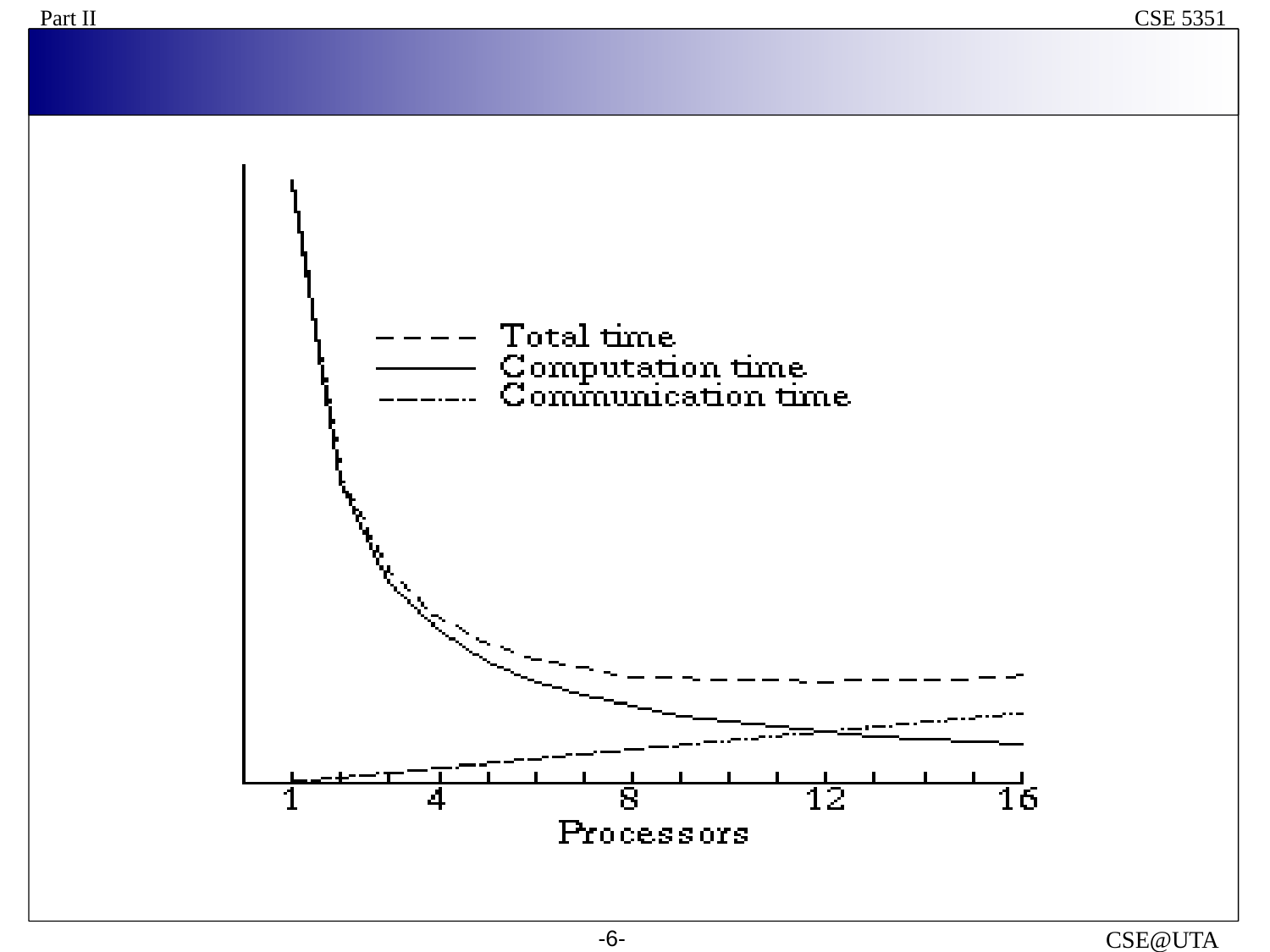# **SPMD**

### **Advantages**

 **Different instructions can be implemented at the same cycle and it has a coarse grain.**

**Looser synchronization requirement than SIMD.**

#### **Disadvantages**

 **Every processor is required to execute the same program, which is not flexible and the degree of parallelism is reduced.**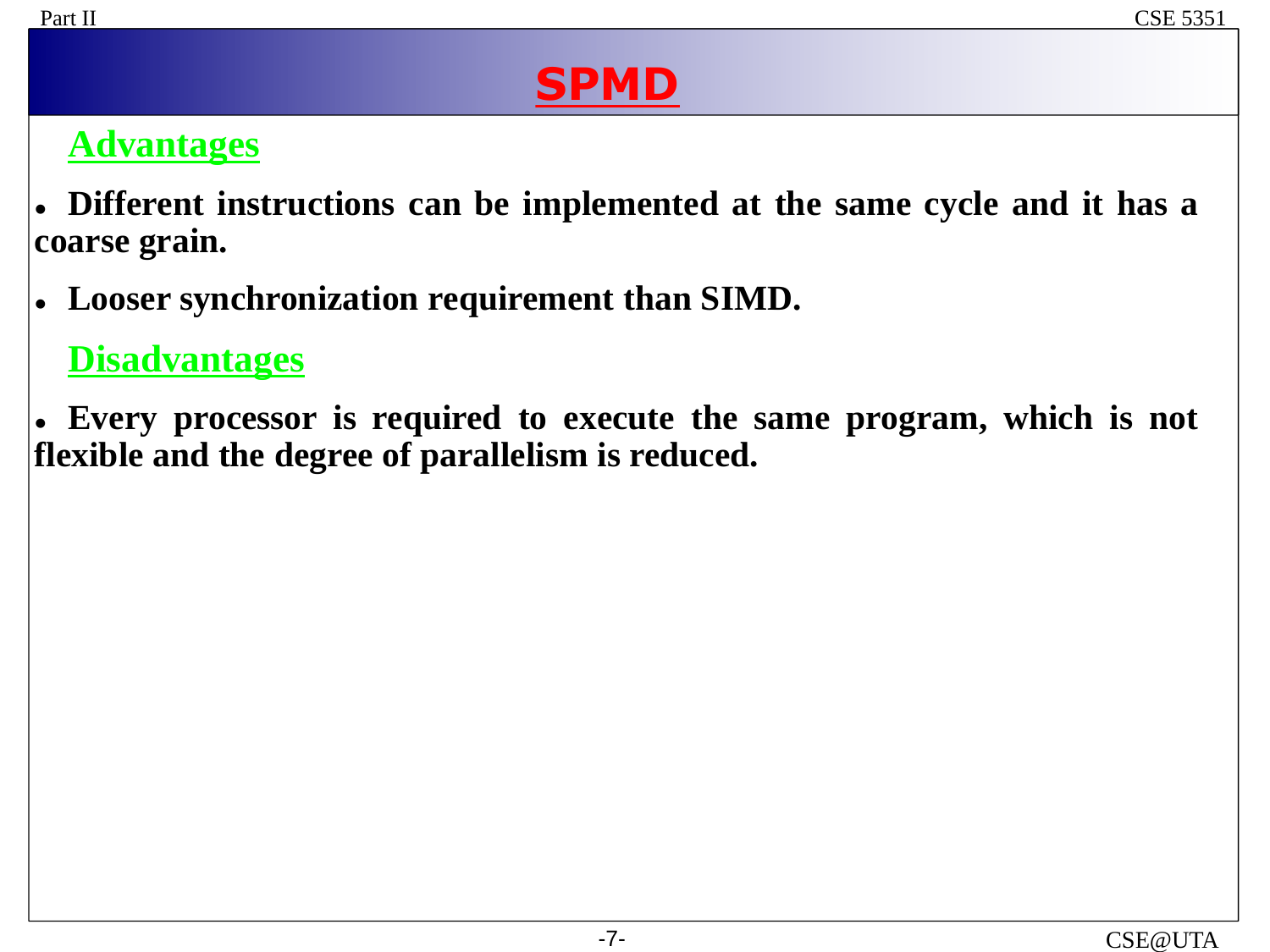# **MPMD**

#### **Advantages**

 **Different processors can execute different programs, thus increasing the degree of parallelism.**

- **More general than SPMD.**
- **Can support coarse grain.**

#### **Disadvantages**

 **It is more difficult to balance the load on each processor to minimize idle processor time.**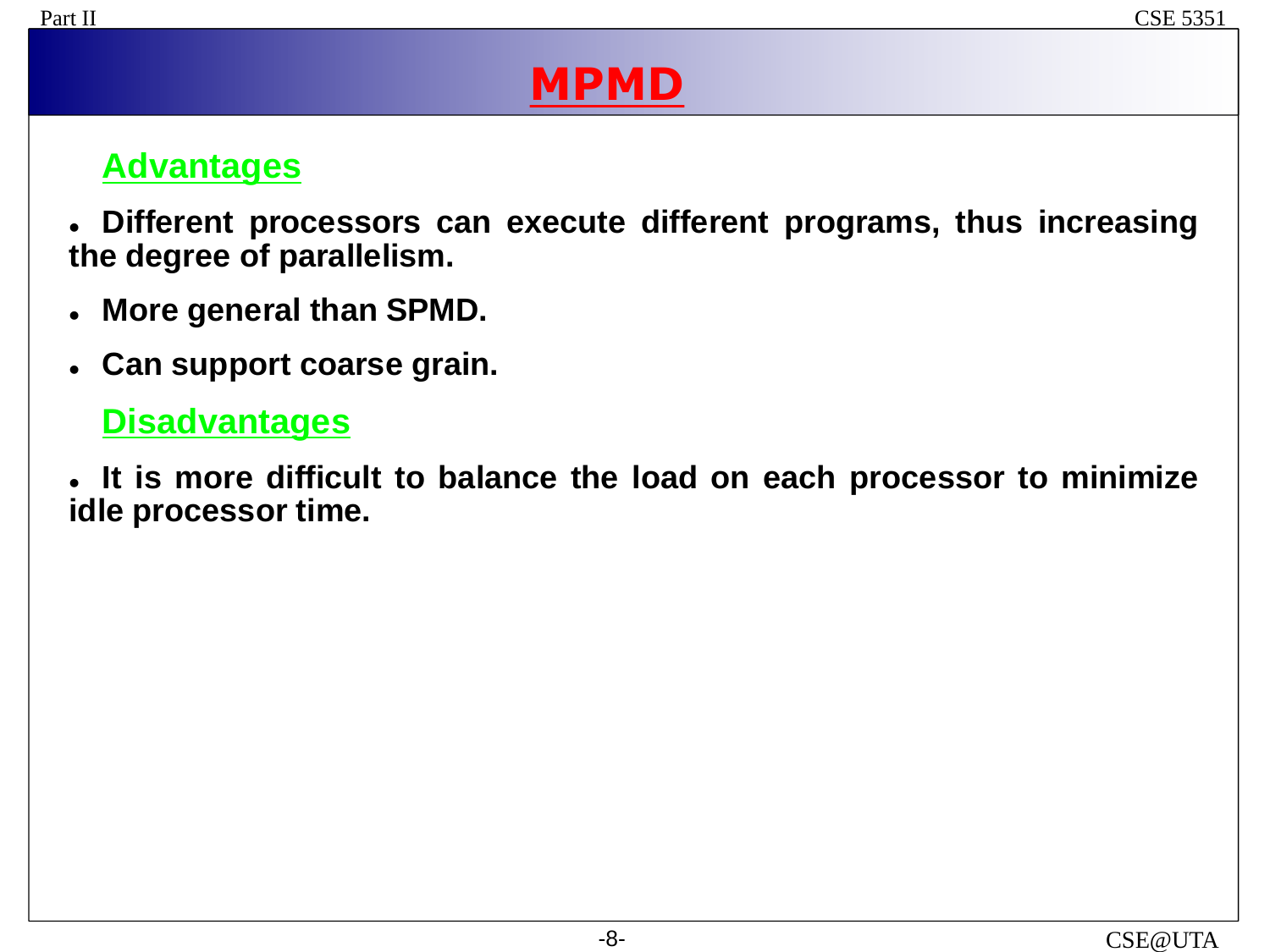## **Parallel Programming Overview**

- **Parallel software development has lagged far behind the advances of parallel hardware.**
- **The lack of adequate parallel software is the main hurdle to the acceptance of parallel computing by the mainstream user community.**
- **Compared to their sequential counterparts, today's parallel system software and application software are few in quantity and primitive in functionality.**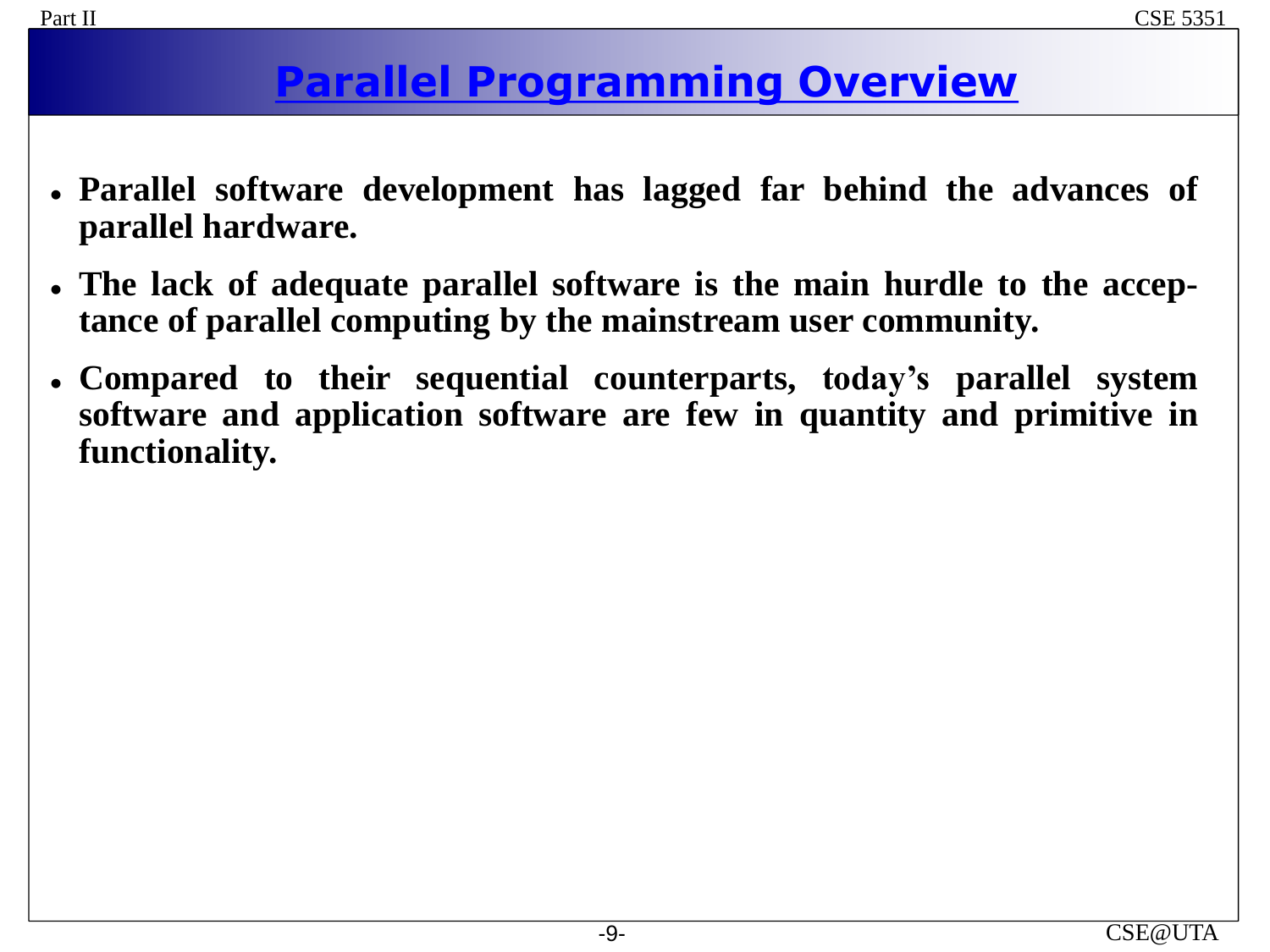# **Why Is Parallel Programming Difficult?**

- **Parallel programming is a more complex intellectual process than sequential programming.**
- **It involves all issues in sequential programming, plus many more issues that are intellectually more challenging.**
- **There are many different parallel programming models.**
- **Software environment tools such as compiler, debugger, and profiler are much more advanced for sequential programs development.**
- **More people have been practicing sequential programming than parallel programming.**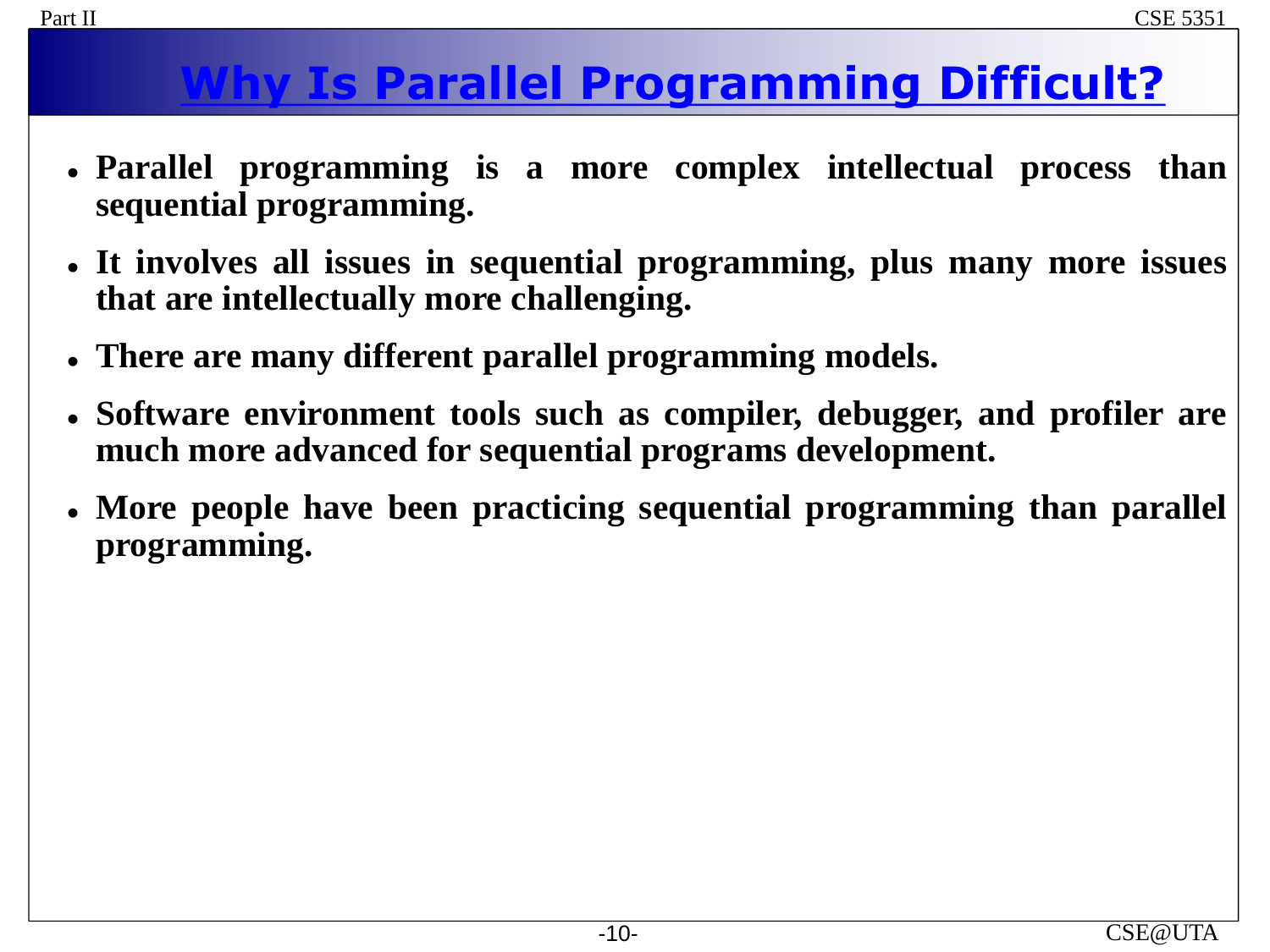# **Advances in Parallel Programming**

**Despite the above pessimistic review, there has been much progress in the parallel programming field. Many parallel algorithms have been developed.**

- **The native models are converging toward two models:**
	- **- the single-address space, shared-variable model for PVPs, SMPs, and DSMs,**
	- **- and the multiple-address space, message-passing model for MPPs and clusters.**
- **The SIMD model is useful for special purpose, embedded applications such as signal, image, and multimedia processing.**

 **A high-performance parallel computer should be viewed as a huge entity with** *single system image***.**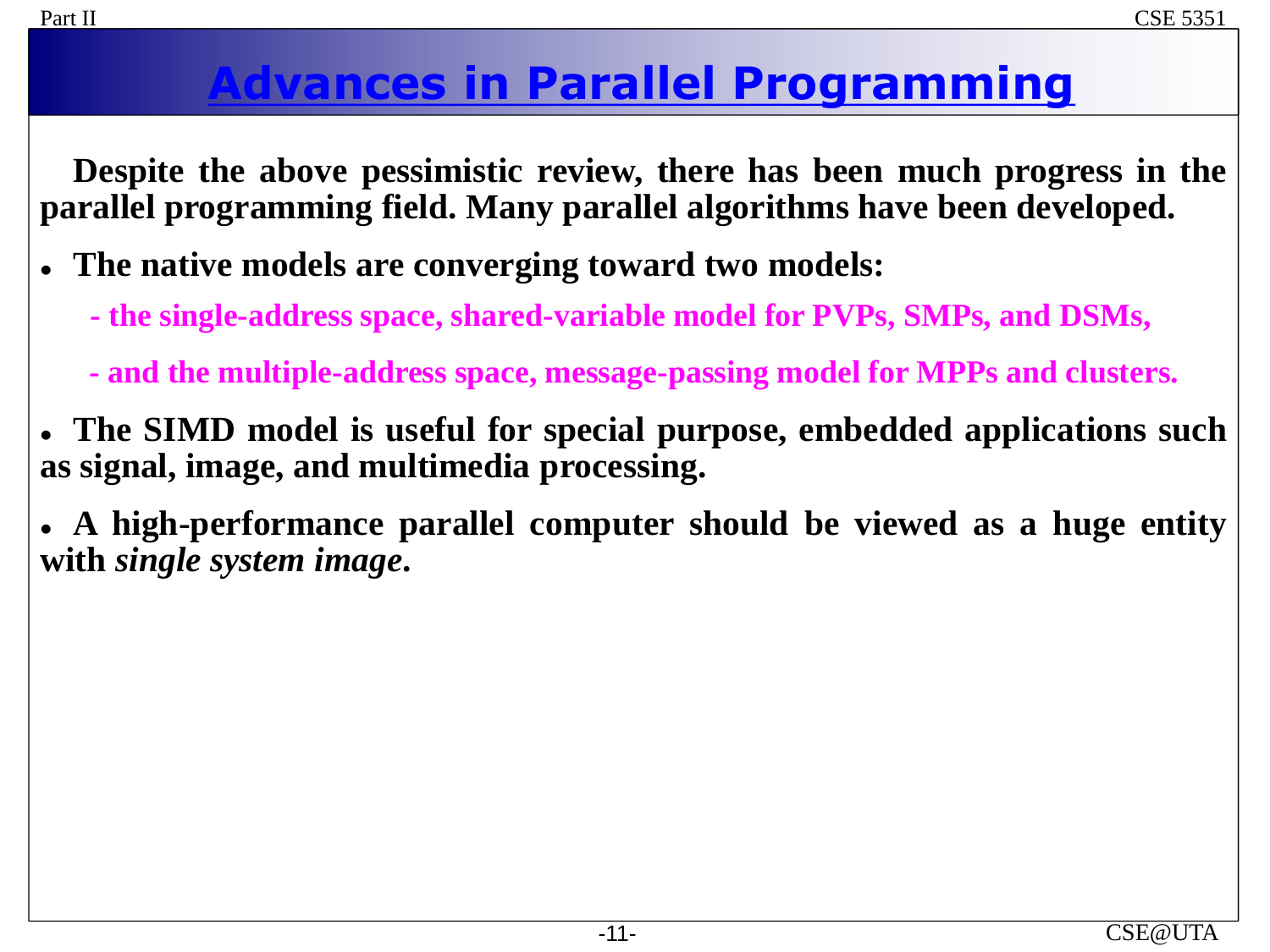# **Parallel Programming Environments**

**From a user's viewpoint, a typical parallel processing system has a structure.**

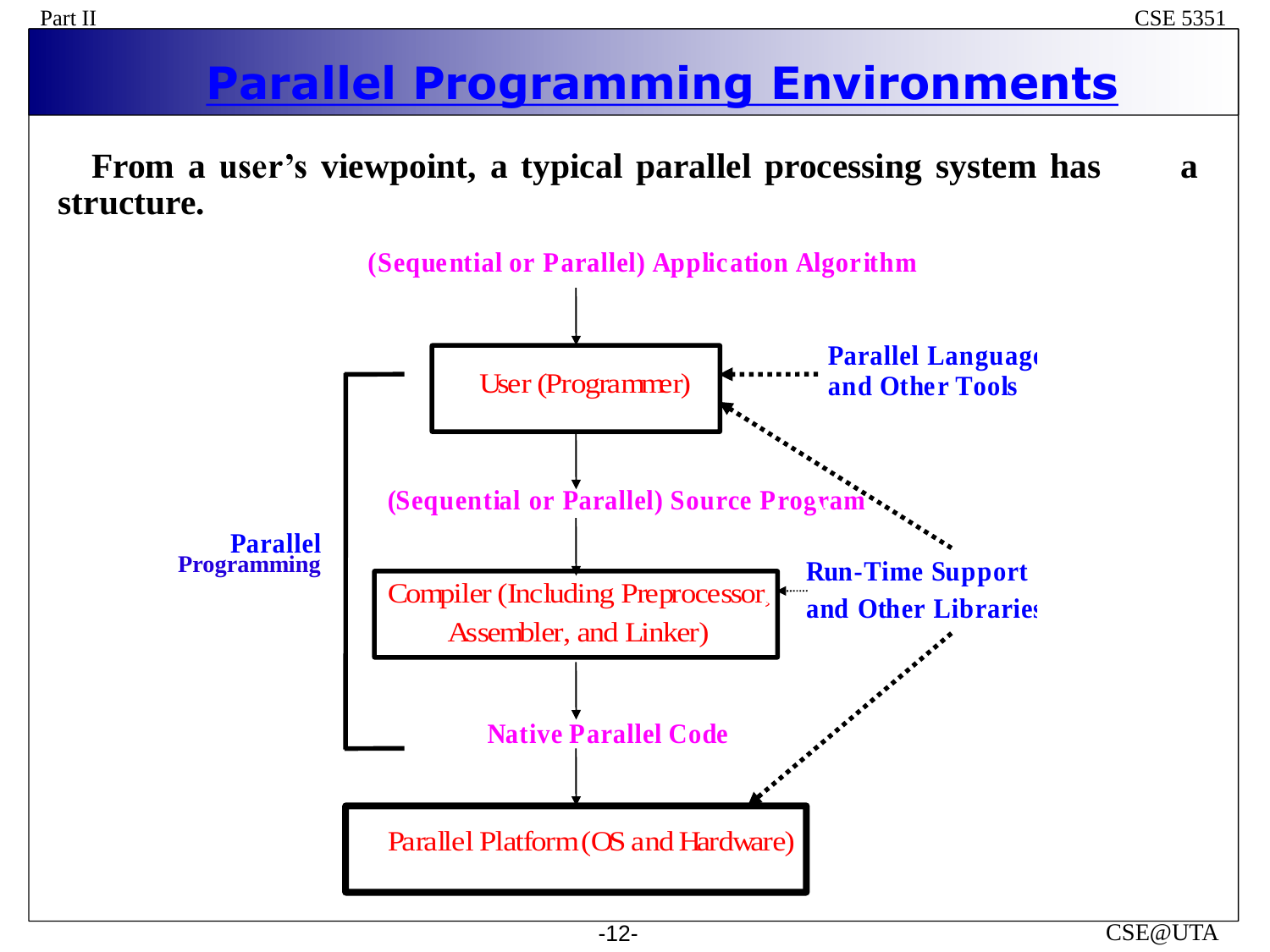# **Environment Tools**

*Environment tools* are the set of tools normally not associated with an operating system or a programming language. Environment tools include the following types:

 *Job management tools* are used to schedule system resources and manage user jobs.

 *Debugging tools* are used to detect and locate semantic errors in parallel and sequential applications.

 *Performance tools* are used to monitor user applications to identify performance bottlenecks, which is also known as *performance debugging*.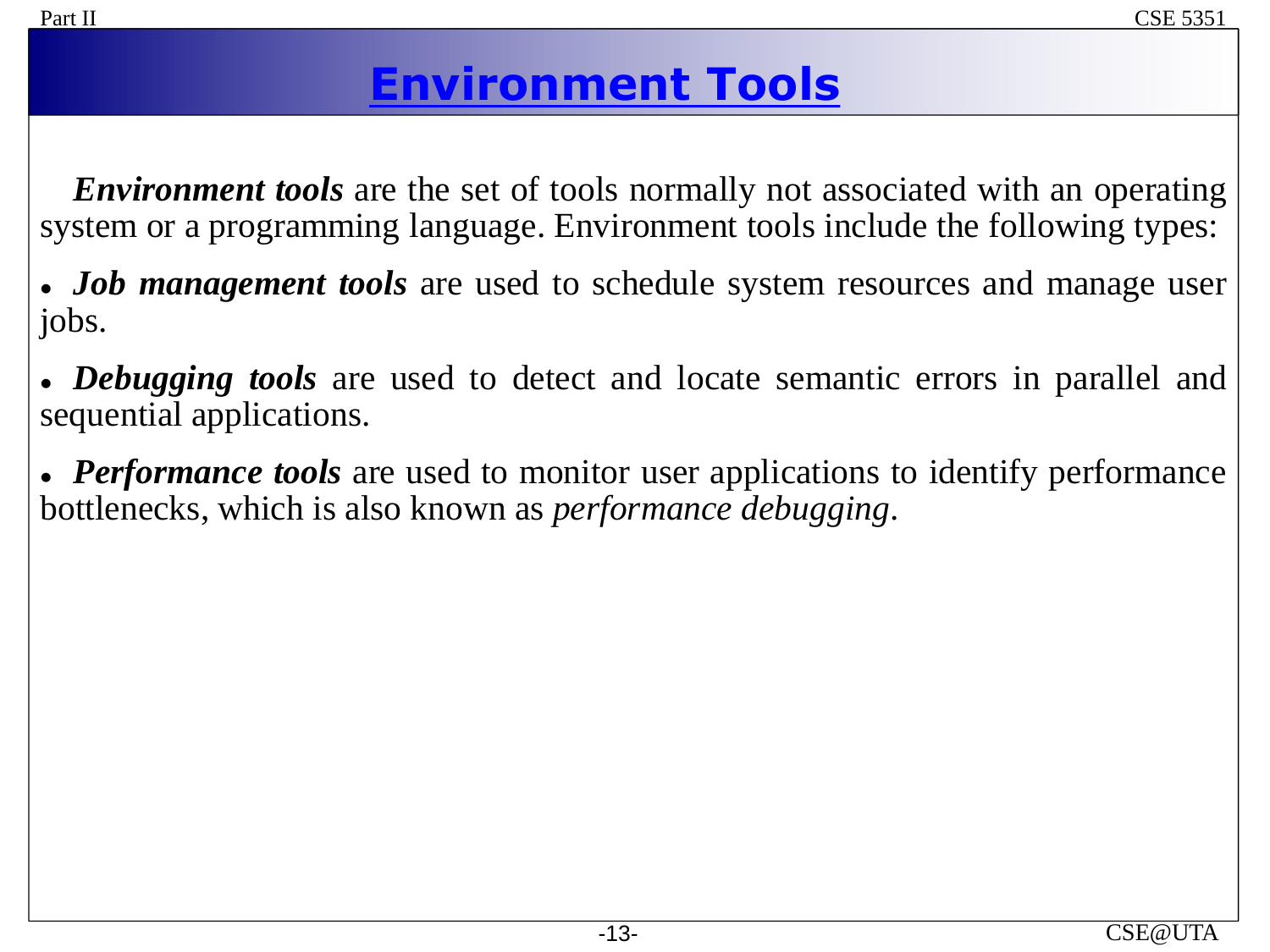# **Parallel Programming Approaches**

**There are three means of extension:** *library subroutines***,** *new language constructs***, and** *compiler directives***.**

 *Library Subroutines*: They provide functions to support parallelism and interaction operations. Examples of such libraries include the MPI message passing library and the MPICH, OpenMP, POSIX, Pthreads multithreading library.

 *New Constructs*: The programming language is extended with some new constructs to support parallelism and interaction. An example is the aggregated array operations in Fortran 90.

 *Compiler Directives*: The programming language stays the same, but formatted comments, called *compiler directives* (or *pragmas*), are added.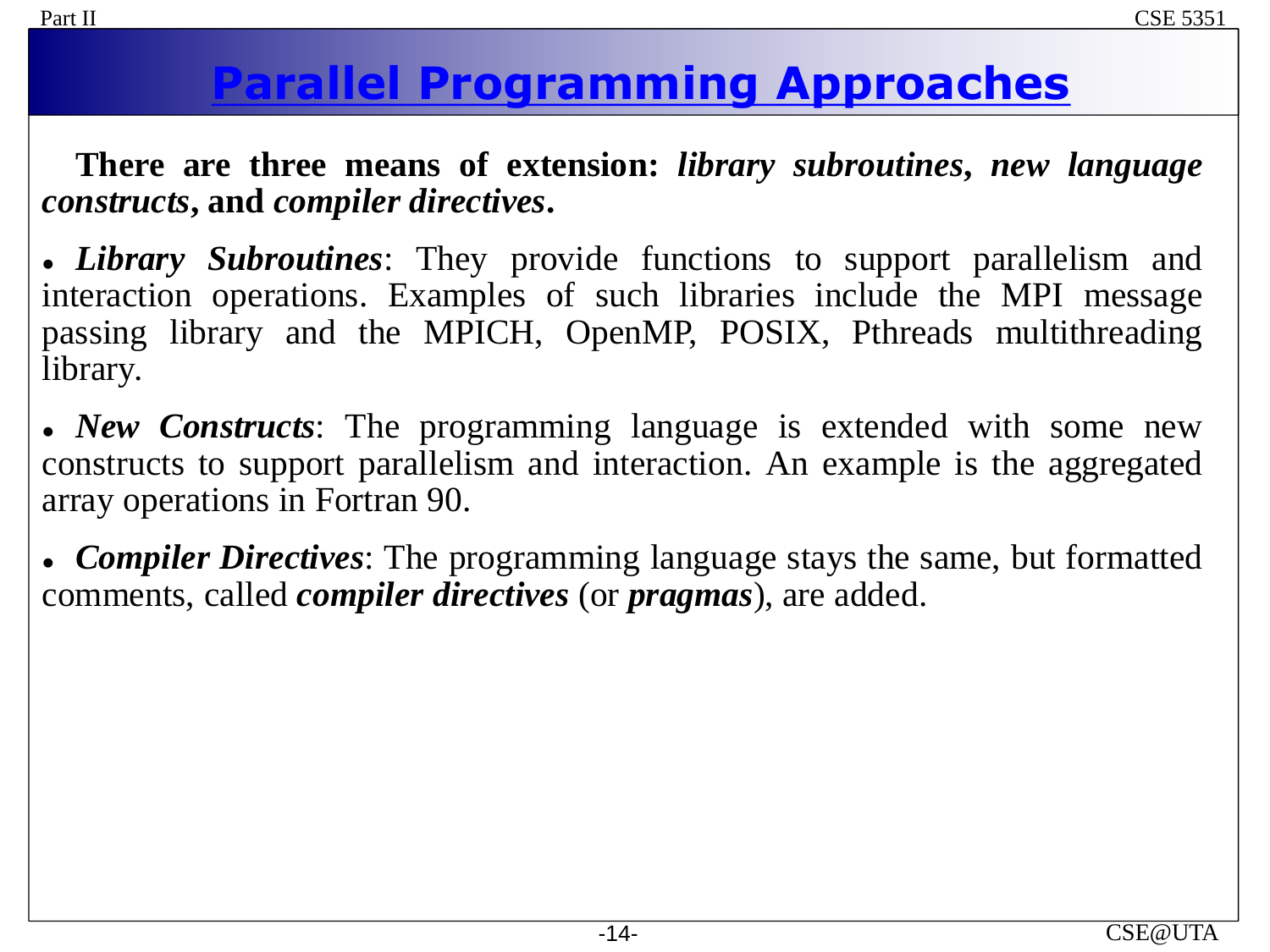## **Example**

**All three parallel programs perform the same computation as the sequential C code.**

```
for ( i = 0 ; i < N ; i + j A[i] = b[i] * b[i+1] ;
for ( i = 0 ; i < N ; i + j ) c[i] = A[i] + A[i+1];
                 (a) A sequential code fragment
```

```
id = my_process_id () ;
p = number_of_processes () ;
for (i = id; i < N; i = i+p) A[i] = b[i] * b[i+1];
barrier () ;
for (i = id; i < N; i = i+p) c[i] = A[i] + A[i+1];
```
**(b) Equivalent parallel code using library routines**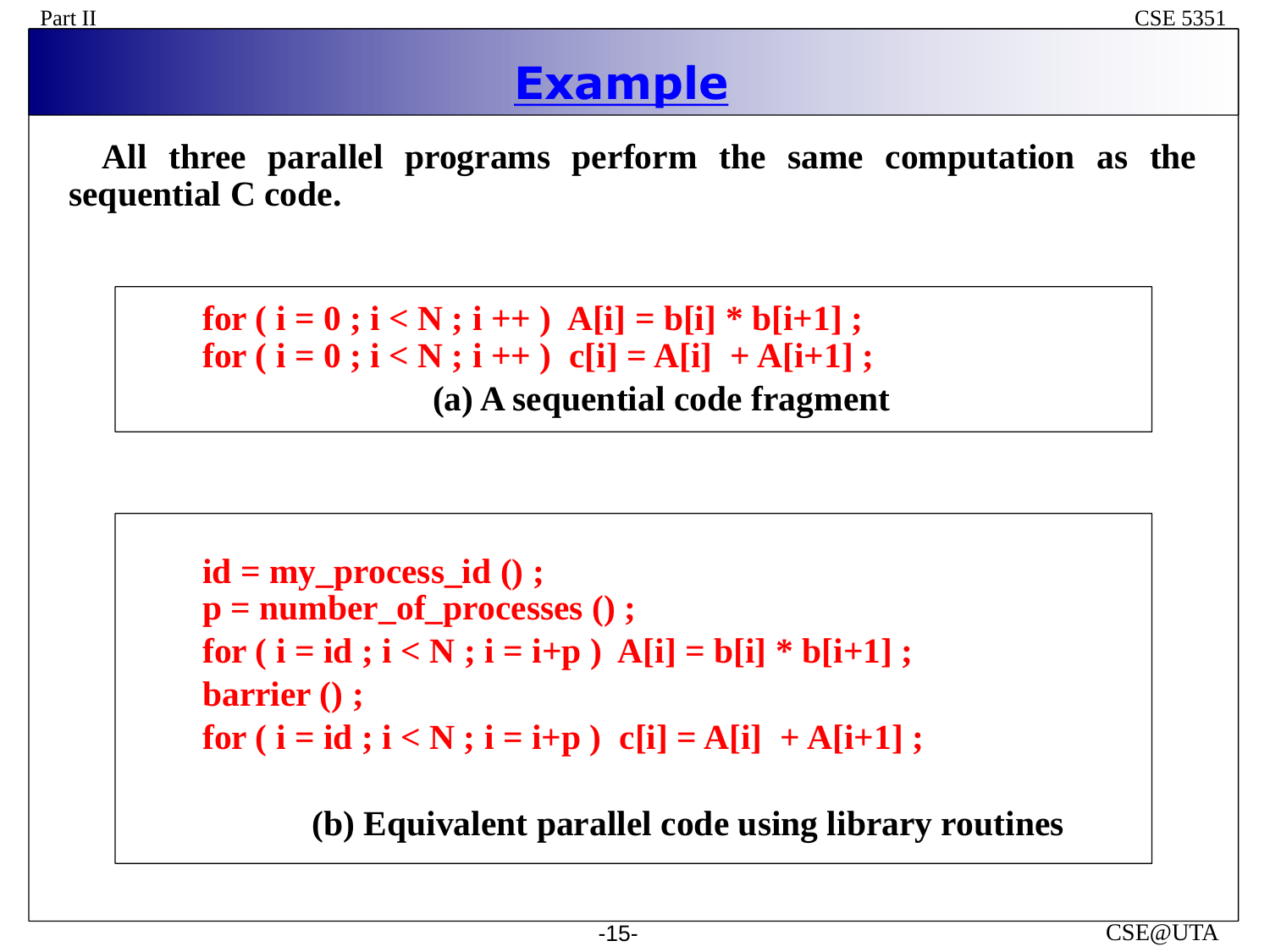$A(0:N-1) = b(0:N-1) * b(1:N)$  $c(0:N-1) = A(0:N-1) + A(1:N)$ 

#### **(c) Equivalent code in Fortran 90 using array operations**

```
#pragma parallel
#pragma shared ( A, b, c )
#pragma local ( i )
{
#pragama pfor iterate (i=0; N ; 1)
for (i = 0; i < N; i++) A[i] = b[i] * b[i+1];
#pragma synchronize
#pragma pfor iterate (i=0; N ; 1)
for (i = 0; i < N; i++) c[i] = A[i] + A[i+1];}
    (d) Equivalent code using pragmas in SGI 
                   Power C
```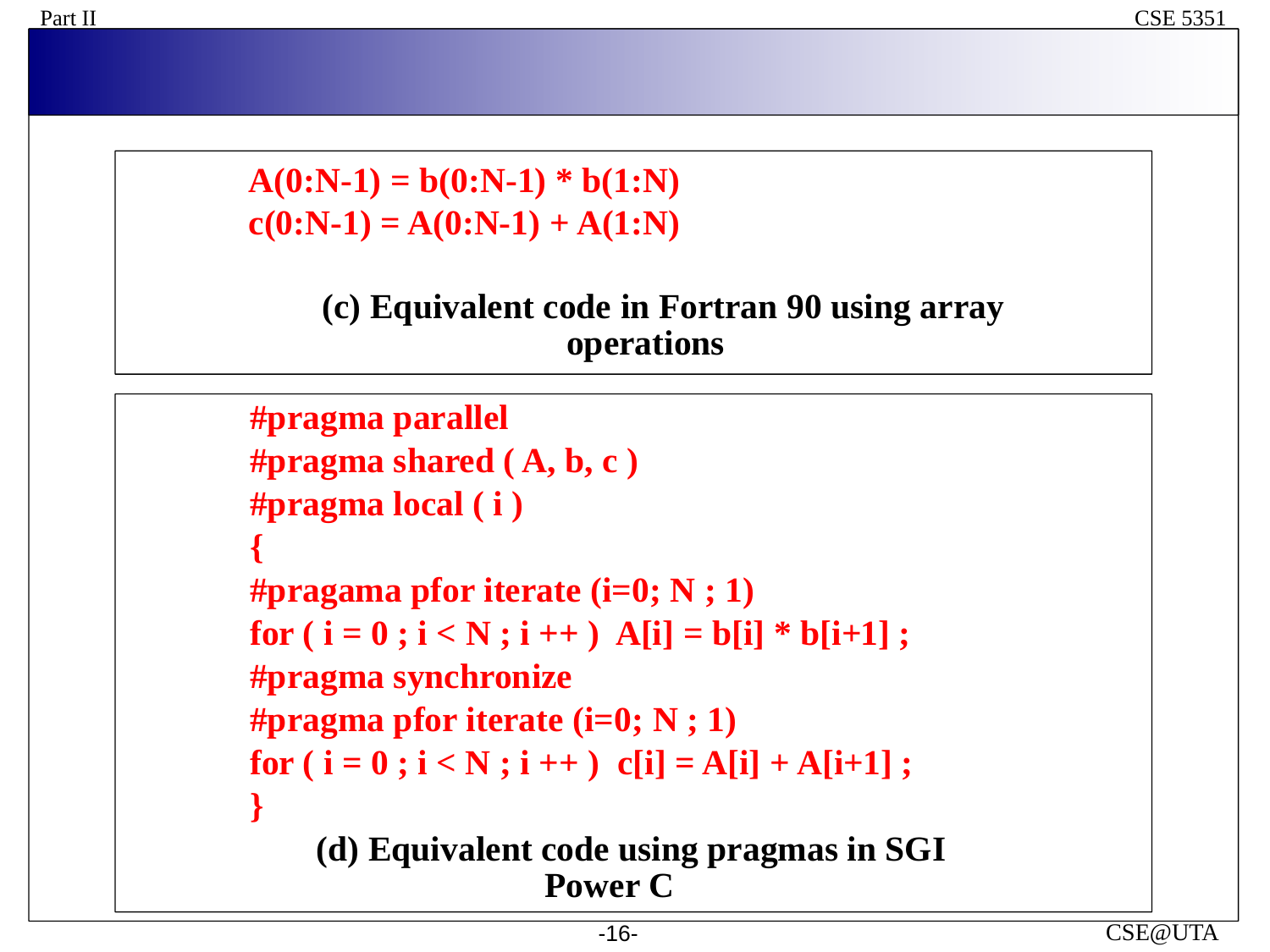## **Comparison**

#### **Three Approaches to Implementing Parallel Programming System**

| <b>Approach</b>            | <b>Example</b>           | <b>Advantages</b>                                     | <b>Disadvantages</b>                   |
|----------------------------|--------------------------|-------------------------------------------------------|----------------------------------------|
| Message-Passing<br>Library | Express, PVM, MPI        | Easy to implement,<br>need not a new<br>compiler      | Overhead,<br>partitioning required     |
| Language<br>constructs     | Fortran90, Cray<br>Craft | Allow compiler<br>check, analysis and<br>optimization | Hard to implement,<br>complex compiler |
| <b>Compiler Directives</b> | HPF, OpenMP,<br>pThread  | between a library and language constructs             |                                        |

#### **The approaches and the programming models can all be combined in various ways on any parallel platform.**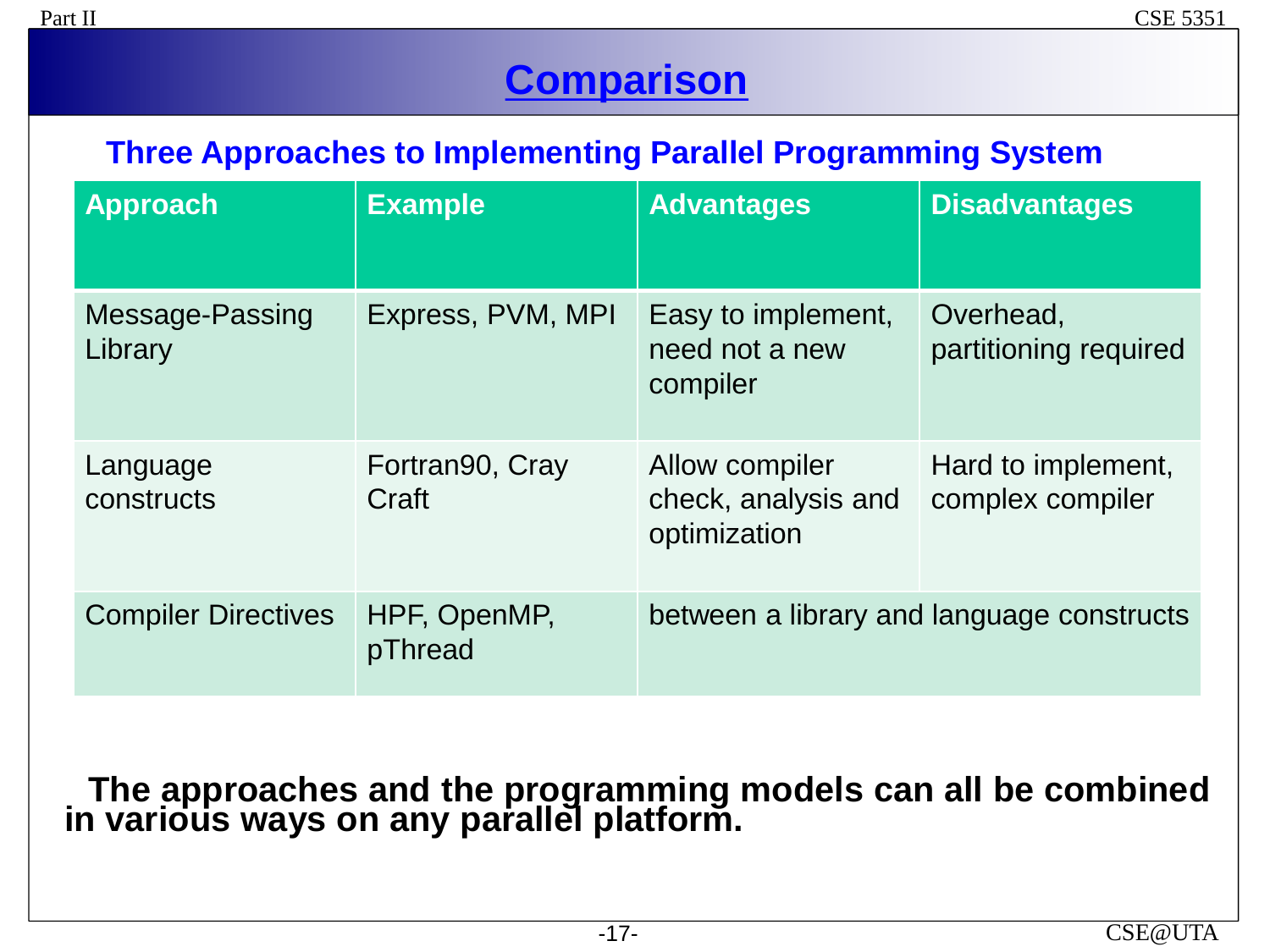**}**

# **Processes, Tasks, and Threads**

**On a parallel computer, a user application is executed as** *processes***,** *tasks***, or** *threads***.**

**Definitions of an Abstract Process**

A process P is a 4-tuple  $P = (P, C, D, S)$ , where P is the program (or the *code***),** *C* **the** *control state***,** *D* **the** *data state***, and** *S* **the** *status* **of the process** *P.*

### **Program (Code)**

**Any process is associated with a program. As a concrete example, consider the following C code:**

```
main() {
 int i = 0;fork(); fork(); 
 printf("Hello!\n");
```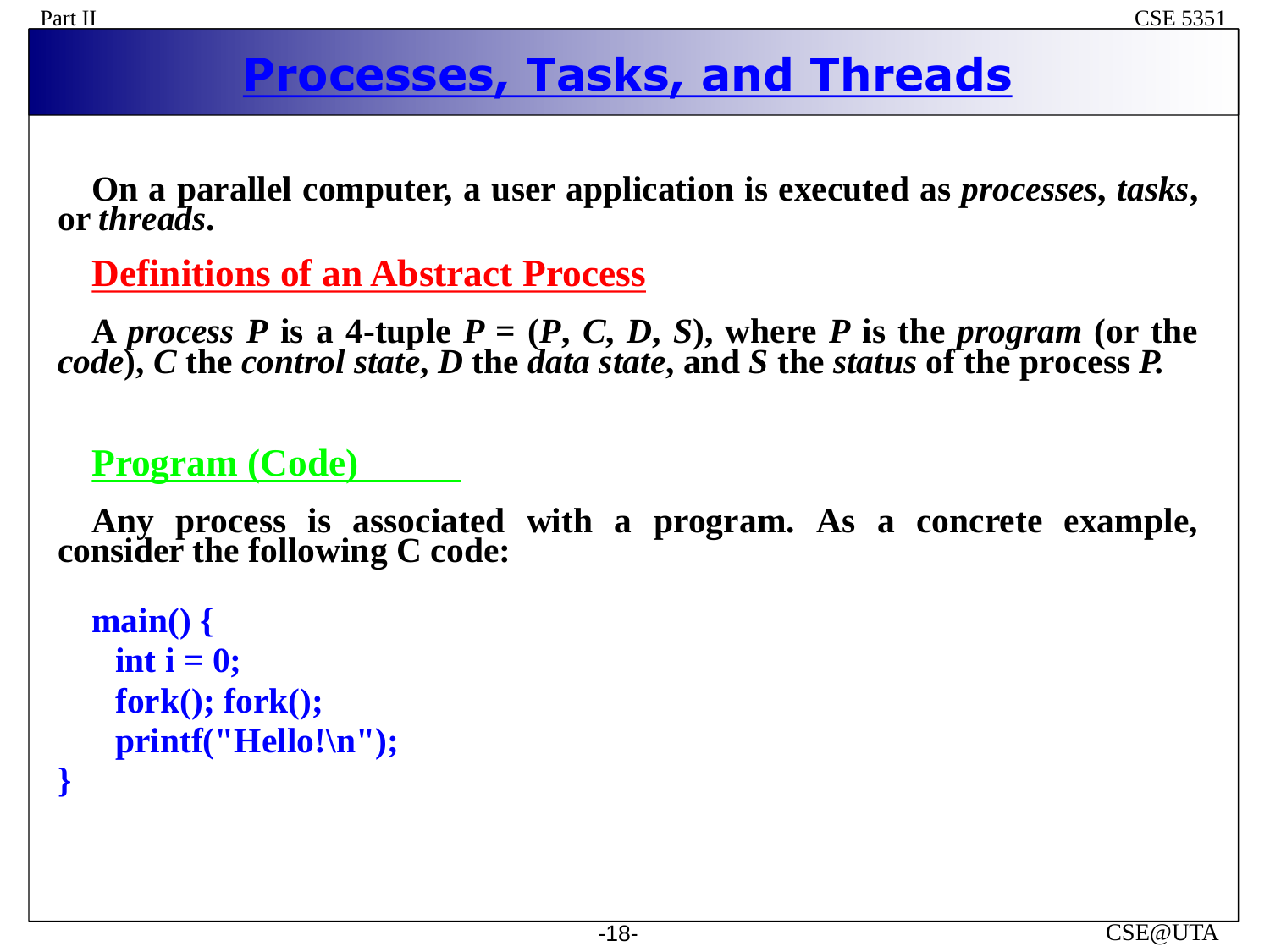### **Control and Data States**

**A program uses two sets of variables:** *Data variables* **and** *Control variables.*  The union of these two sets forms the set of *program variables*.

**Control variables are program counters.**

**For a process with a single** *thread of control***, there is just one control variable: the program counter.**

**In multiple threads of control, each control variables may hold the program counter value of that thread.**

**Process Status**

**A process has a certain** *status* **at any time.**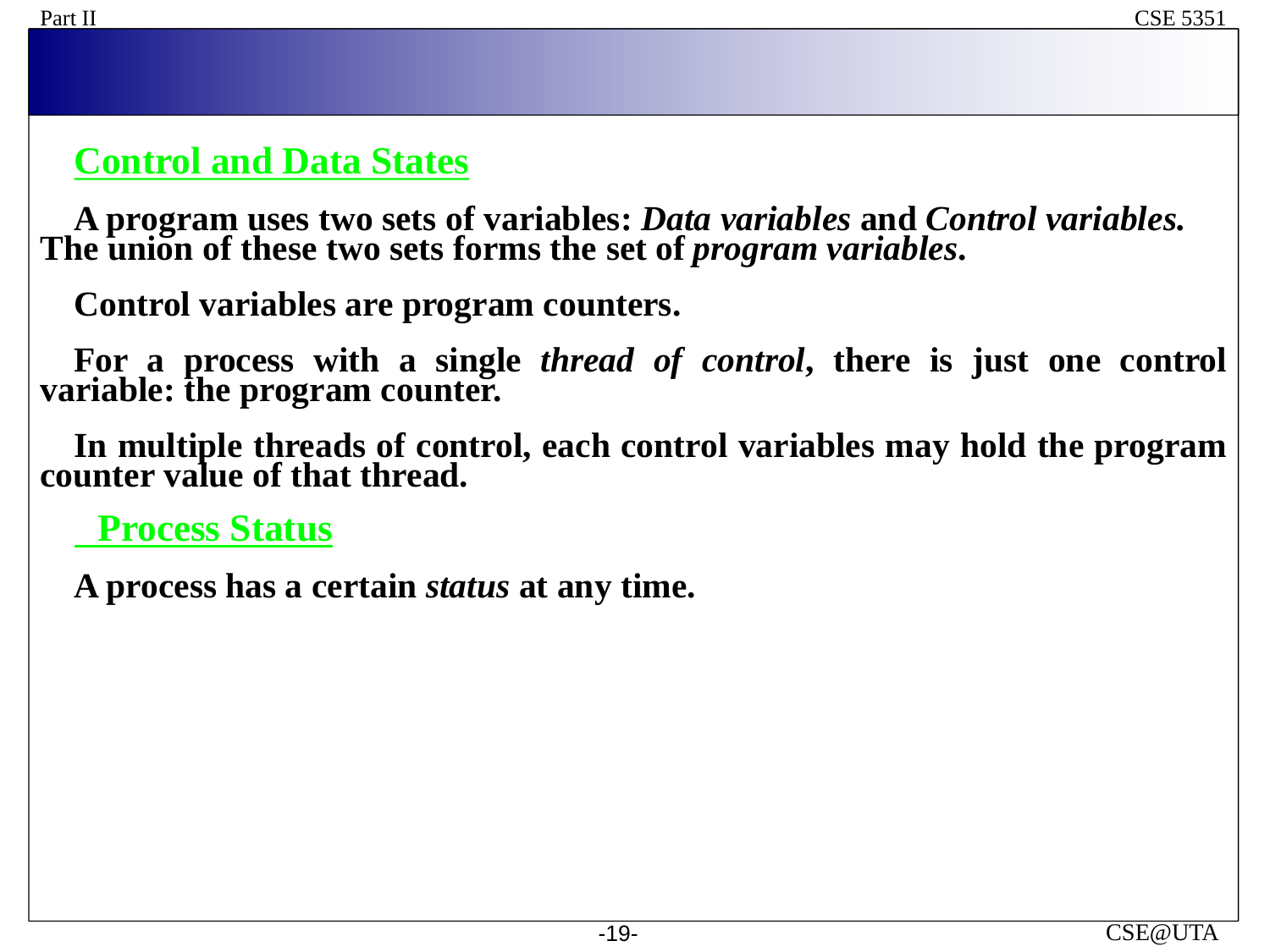### **The process state transition diagram**



**Another frequently used operation is** *process switching***, which refers to transferring a running process to either a suspended or ready status and scheduling the next ready process to run.**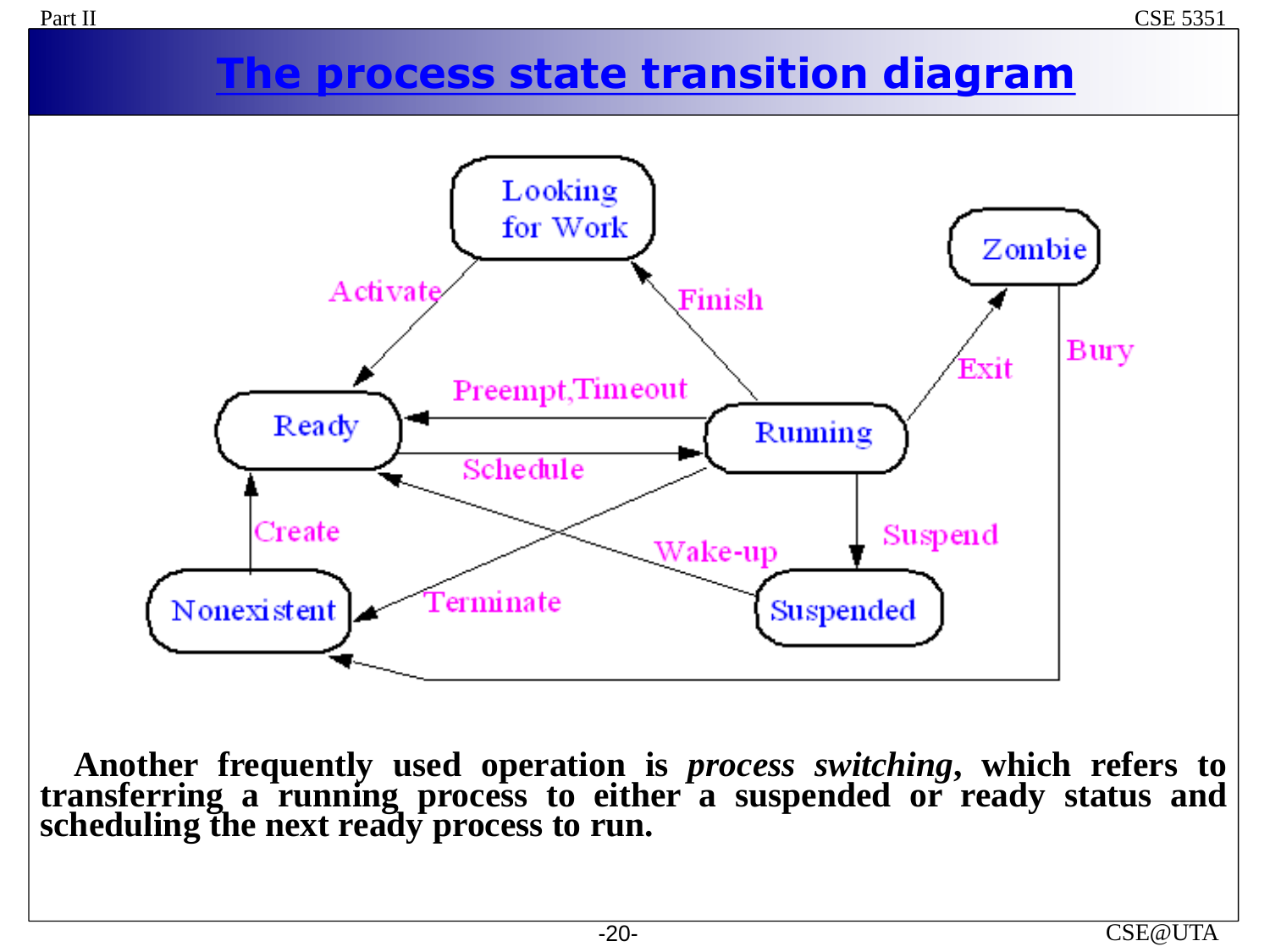## **Execution Mode**

**An operating system includes the following components:**

- **- kernel**
- **- S***hell*
- *- Utilities*

### **A computer provides two** *execution modes* **to execute programs.**

- *- kernel mode***, also known as the** *supervisor mode***, the** *system mode***, or the** *privileged mode***.**
- **- Other programs are executed as a process in the** *user mode***. Such a process is - called a** *user process***.**

**The execution mode can be switched back and forth between user and kernel modes.**

### **Process Context**

**The** *context* **of a process is that part of the program state that is stored in the processor registers.**

**A** *context switch* **is the action to save the current process context and to load a new context.**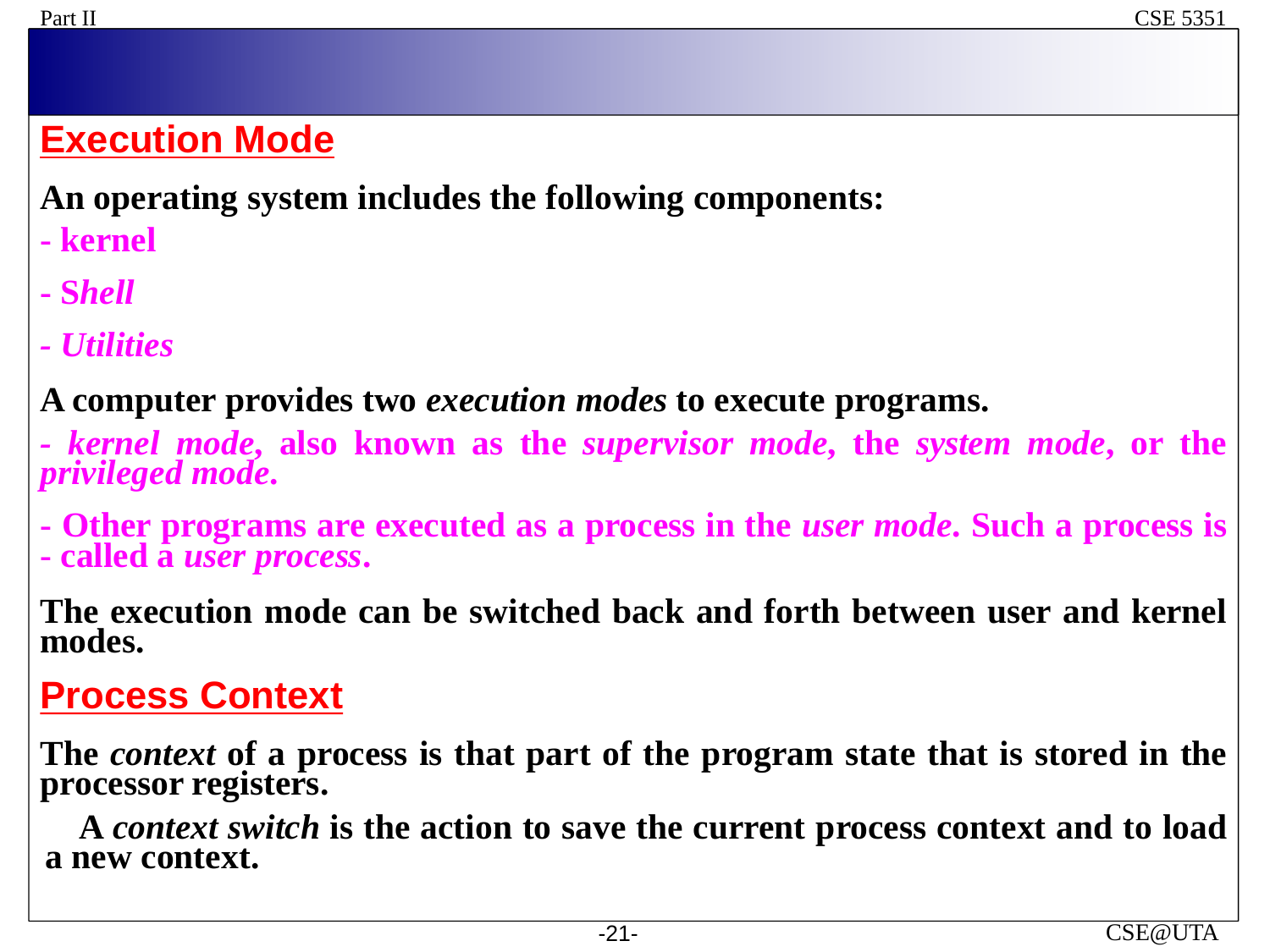# **Parallelism Issues**

**Parallel programming is more complex than sequential programming. Many additional issues arise.**

**Homogeneity in Processes**

**This refers to the similarity of component processes in a parallel program. There are three basic possibilities:**

*SPMD*: The component processes in a *single-program-multiple-data* program are *homogeneous*, in that the same code is executed by multiple processes on different data domains.

*MPMD*: The component processes in a *multiple-program-multiple-data* program are *heterogeneous*, in that multiple processes may execute different codes.

*SIMD*: Multiple processes execute the same code and must all execute the same instruction at the same time. In other words, SIMD programs is a special case of SPMD programs.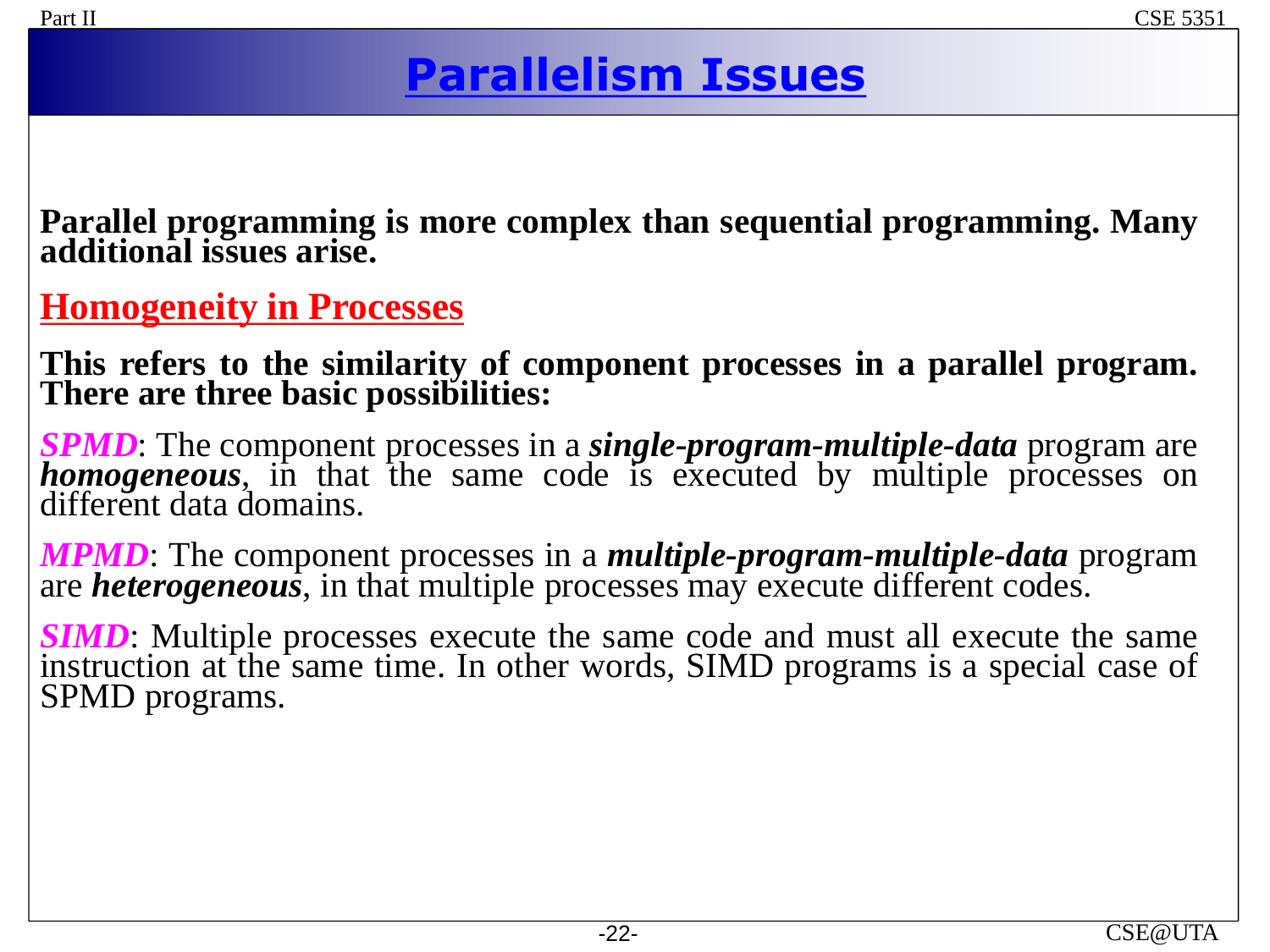**A** *data-parallel* **program refers to an SPMD program in general and a program that uses only the data-parallel constructs (such as those in Fortran 90) in particular.**

**A** *functional-parallel* **(also known as** *task-parallel* **or** *control-parallel***) program is usually a synonym for an MPMD program.**

**Parallel Block**

**A natural way to express MPMD programs is to use the** *parbegin* **and** *parend* **constructs.**

**parbegin**  $S_1 S_2 ... S_n$  **parend** 

**is** called a *parallel block*, where  $S_1$   $S_2$   $\ldots$   $S_n$  are its component processes, **which could contain different codes.**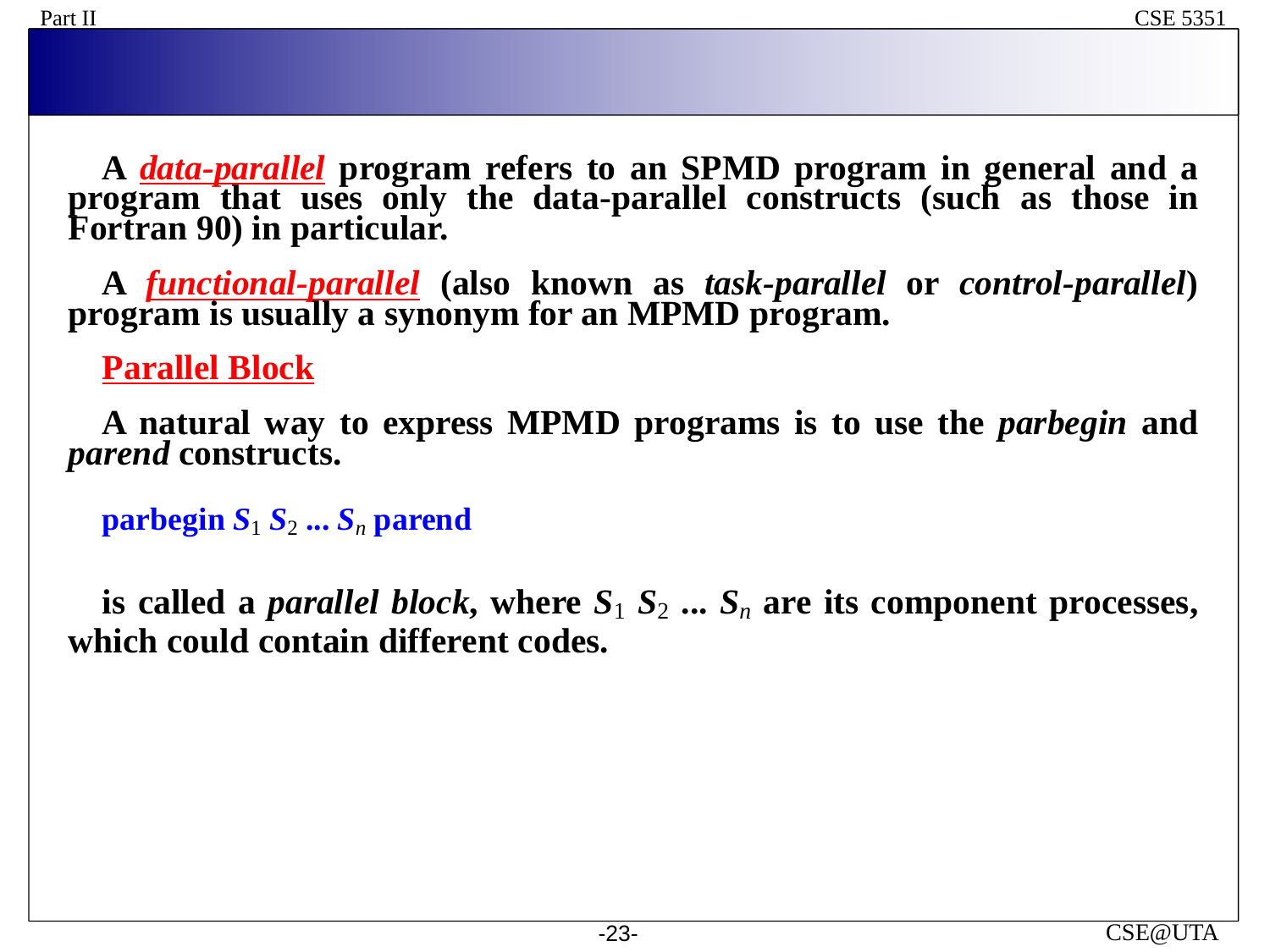## **Parallel Loop**

**When all processes in a parallel block share the same code, we can denote the parallel block with a shorthand notation called a** *parallel loop* **as follows:**

```
parbegin Process(1) . . . Process(n) parend
```
**can be simplified to the following parallel loop :**

```
parfor ( i=1; i<=n; i++) { Process(i) }
```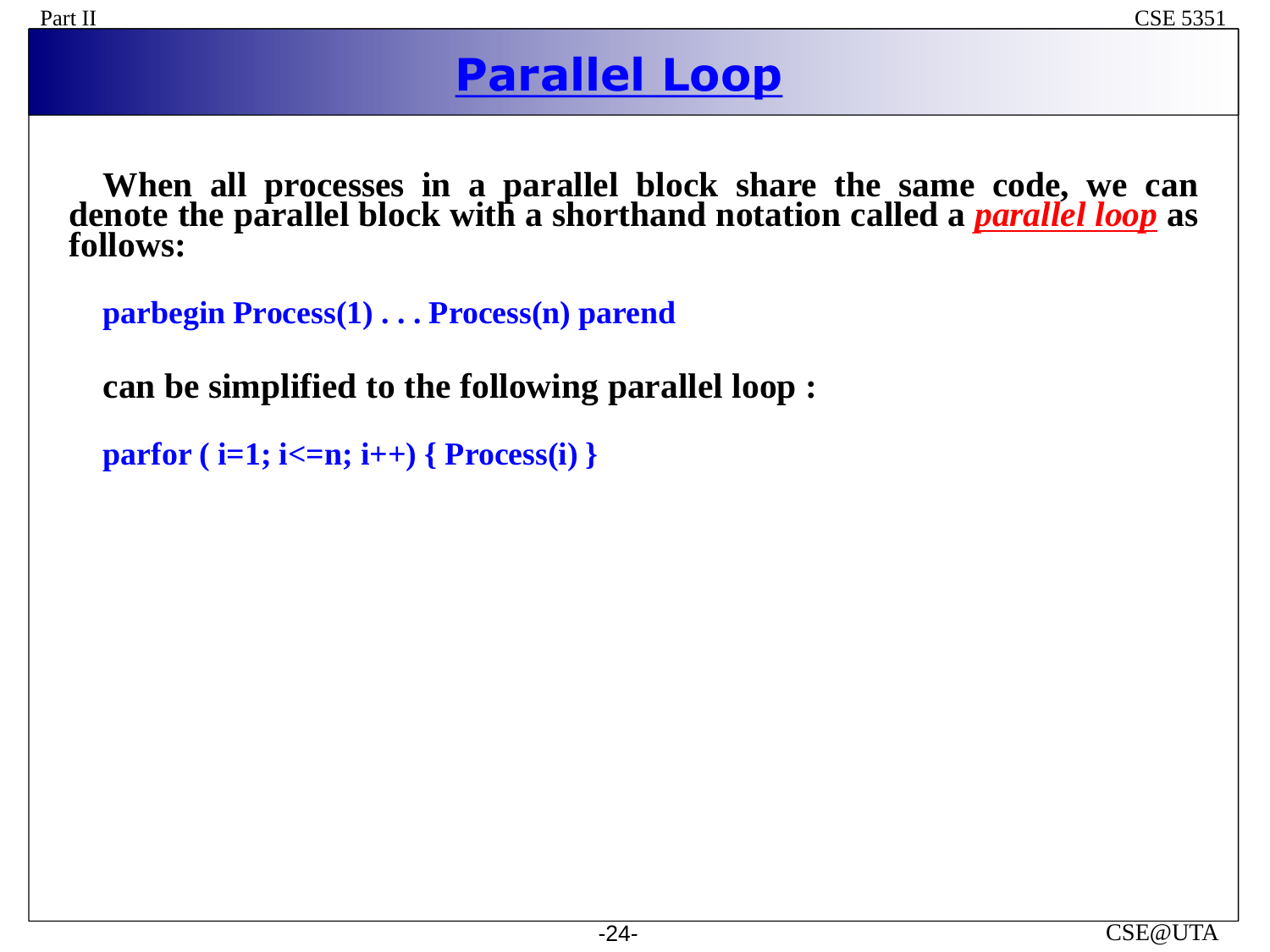## **Heterogeneous Processes**

**When the number of different codes is small, one can fake MPMD by using an SPMD program. For instance, the MPMD code parbegin A; B; C; parend can be expressed as an SPMD parallel loop**

```
parfor (i=0; i<3; i++) {
if (i==0) A;
  if (i==1) B;
  if (i==2) C;
```
### **Multi-Code versus Single-Code**

**MPPs and COWs use MPMD using the** *multi-code* **approach.**

**run A on node 0 run B on node 1 run C on node 2**

**}**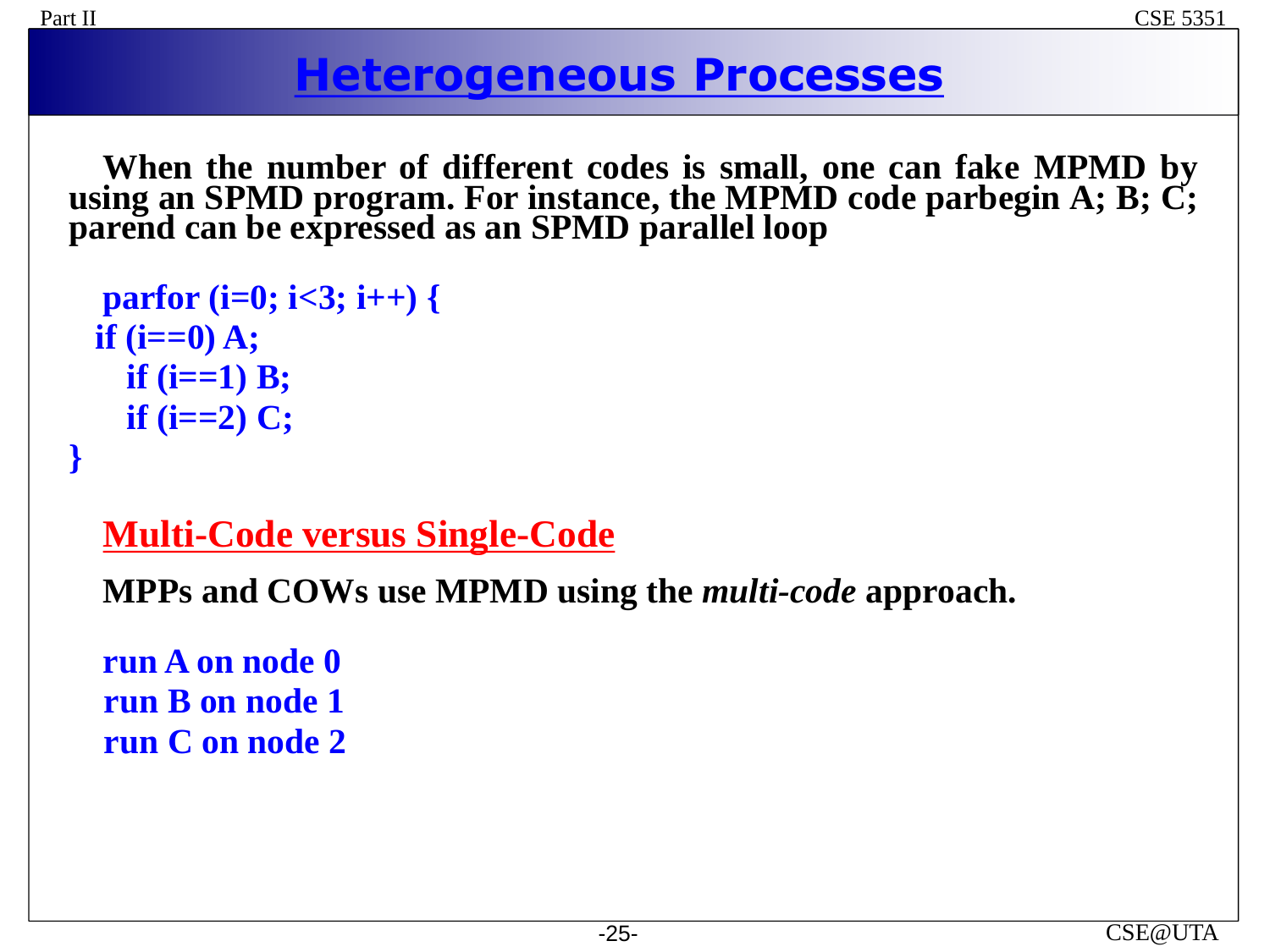**An SPMD program can be specified using the** *single-code* **approach. For instance, to specify the parallel loop**

```
parfor (i = 0; i < N; i++) { foo(i) }
```
**the user needs to write only one program such as the following:**

```
pid = my_process_id();
numproc = number_of_processes() ;
for (i = pid; i < N; i = i + numberoc) foo(i);
```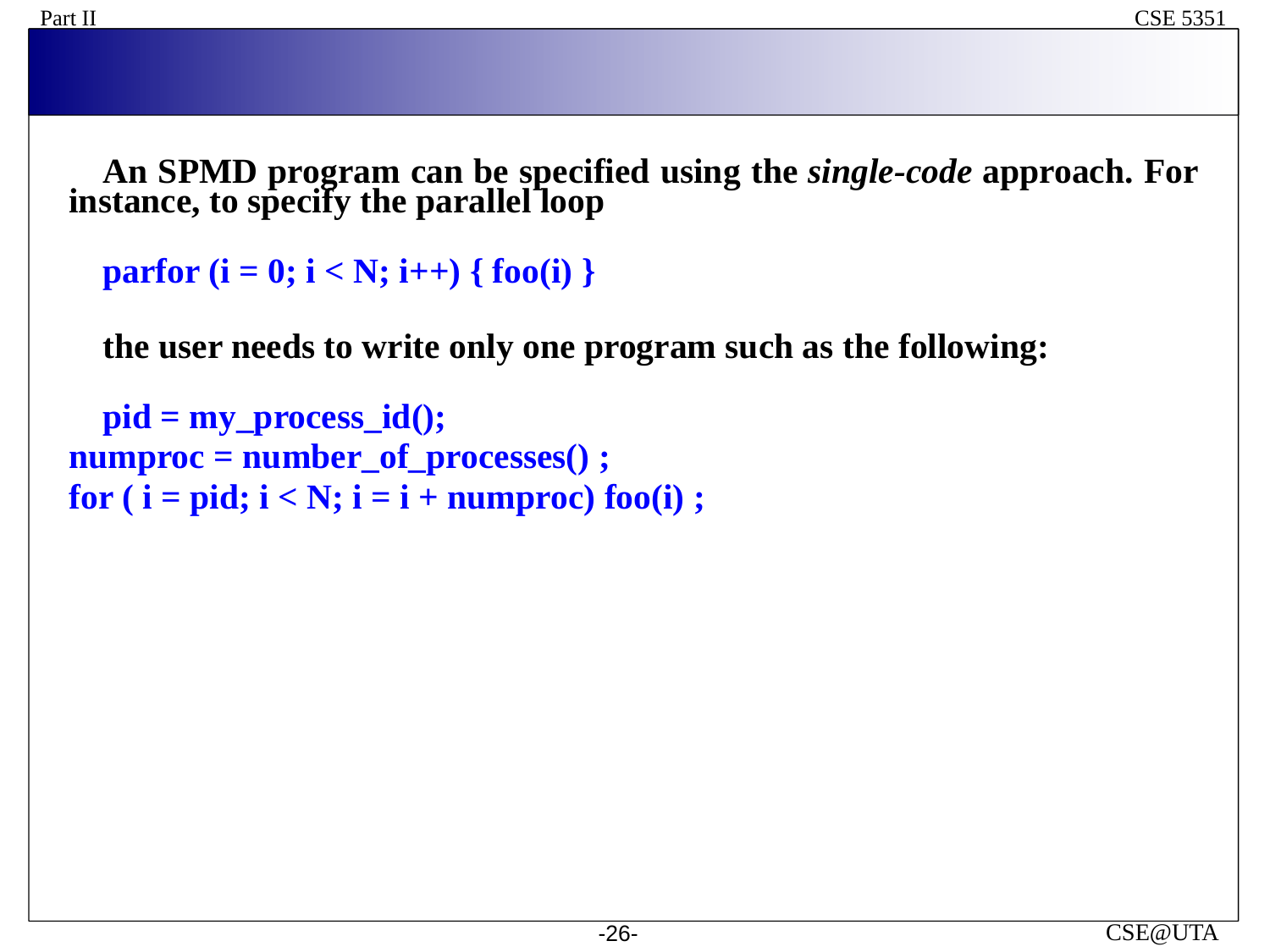## **Data-Parallel Constructs**

**In data-parallel languages, SPMD parallelism can be specified using data parallel constructs. For instance, to specify the parallel loop:**

**parfor**  $(i = 1; i \le N; i++)$   $\{C[i]=A[i]+B[i];\}$ 

**the user** can **use** an **array** assignment:  $C = A + B$  or the following loop:

**forall**  $(i = 1, N) C[i] = A[i] + B[i]$ .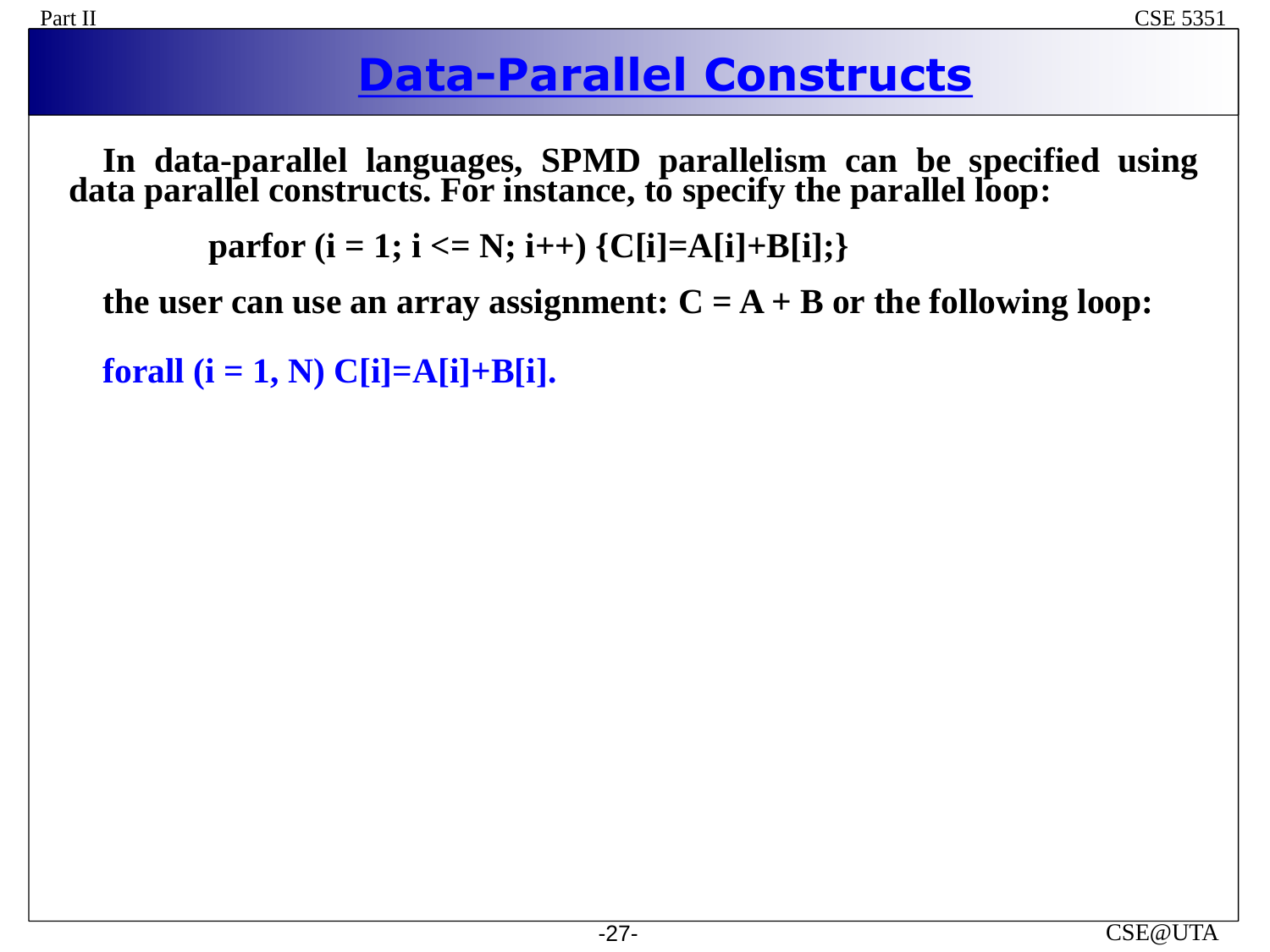## **Static versus Dynamic Parallelism**

**A program exhibits** *static parallelism* **if its structure and the number of component processes can be determined before run time (e.g., at compile time, link time, or load time).**

**parbegin** *P***,** *Q***,** *R* **parend is static if** *P***,** *Q***,** *R* **are.**

*Dynamic parallelism* **implies that processes can be created and terminated at run time.**

**while (C>0) begin fork(foo(C)); C=boo(C); end**

**Static parallelism can be expressed by the constructs such as parallel blocks and parallel loops. Dynamic parallelism is usually expressed through some kind of** *fork* **and** *join* **operations.**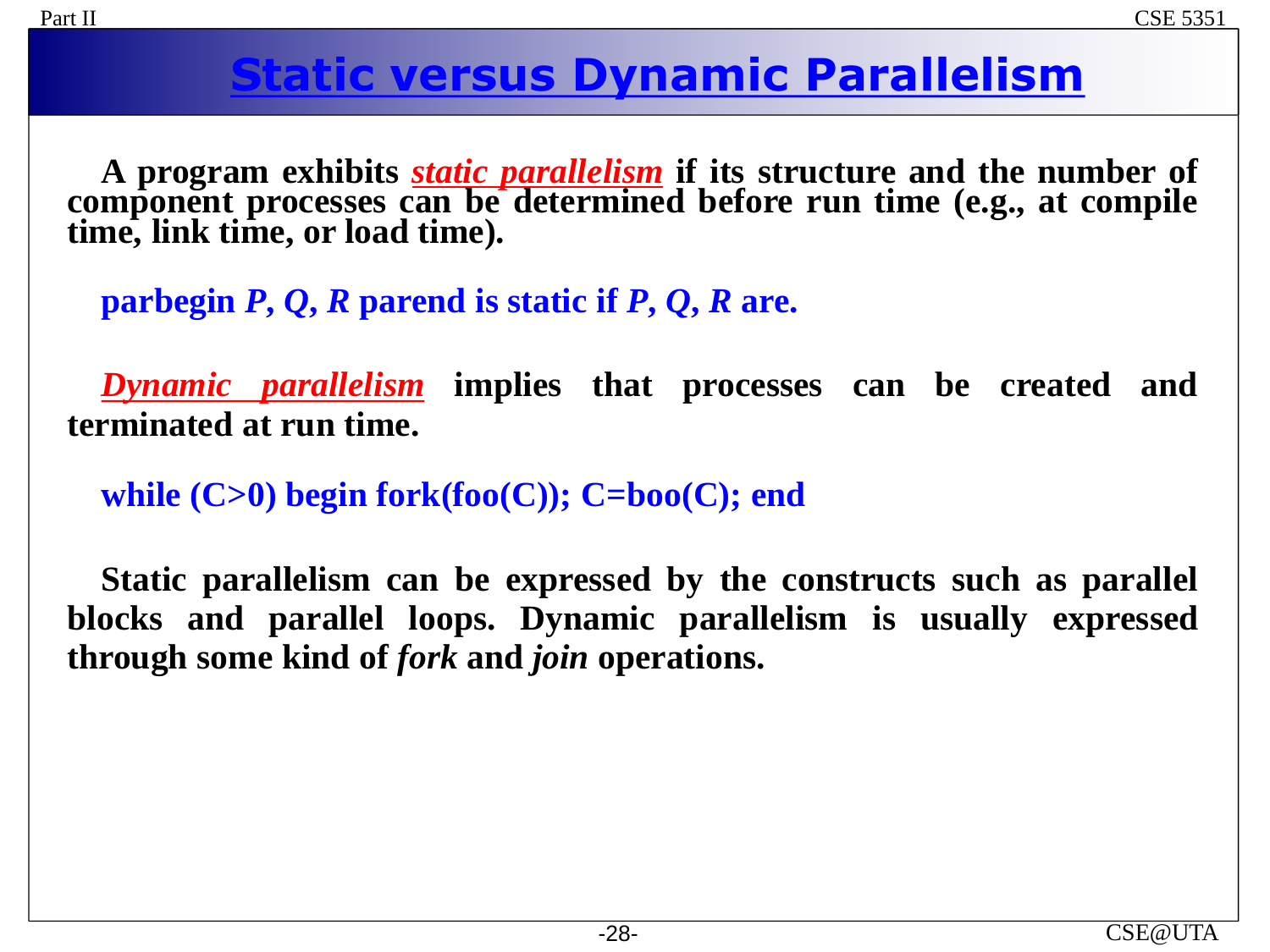# **Fork/Join**

#### **There have been different versions of fork/join. Example:**

| <b>Process <math>A</math>:</b>    | <b>Process <math>B</math>:</b> | <b>Process</b> $C$ :  |
|-----------------------------------|--------------------------------|-----------------------|
| begin                             | begin                          | begin                 |
| $Z = 1$ ;                         | fork(C);                       | $Y = \textbf{boo}(Z)$ |
| fork(B);                          | $X = \textbf{foo}(Z);$         | end                   |
| $T = f \mathbf{0} \mathbf{0}(3);$ | join(C);                       |                       |
| end                               | output $(X+Y)$ ;               |                       |
|                                   | end                            |                       |

**Join statement is used to make the parent wait for the child.**

**Fork and join are very flexible constructs.**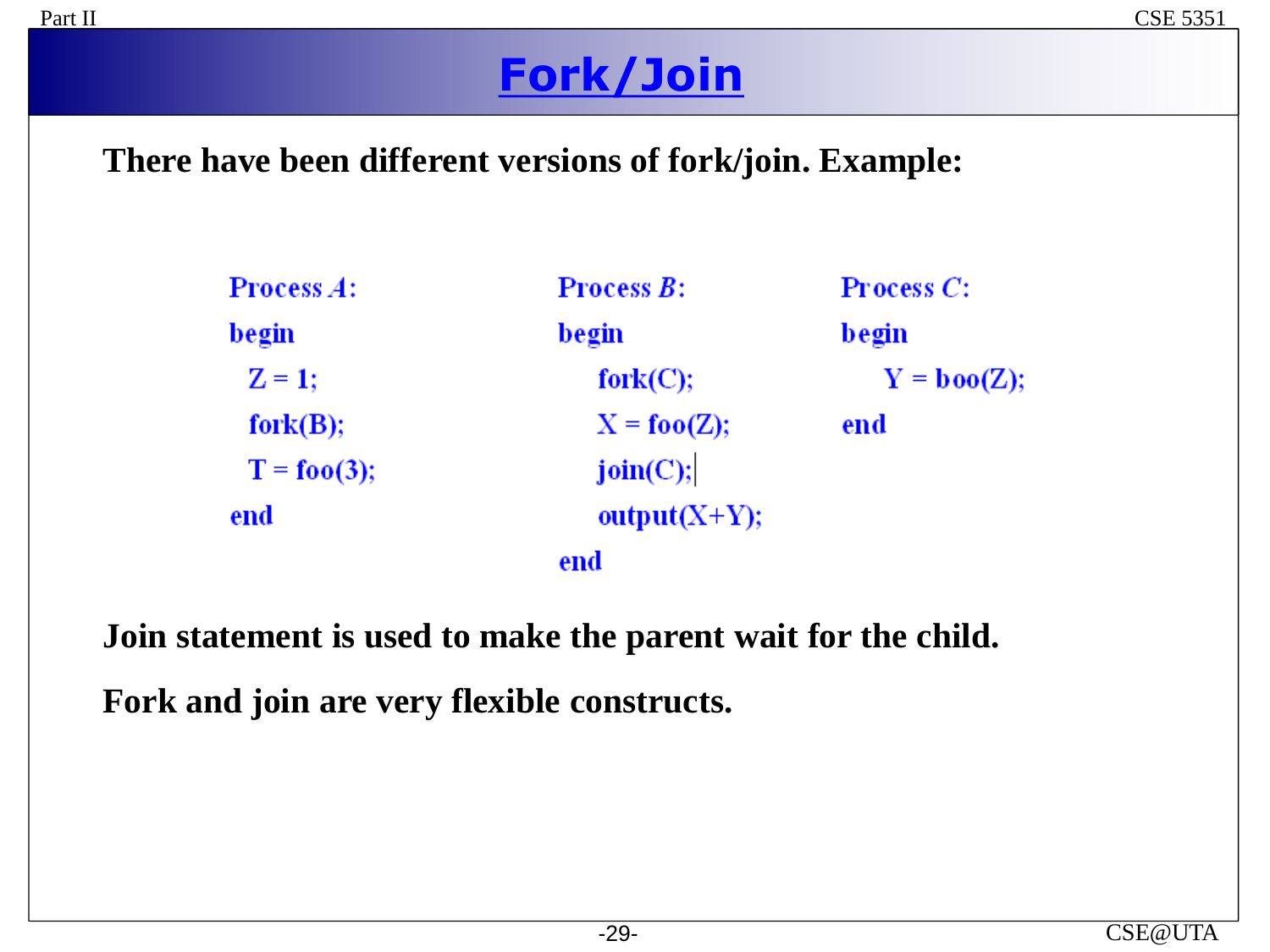### **Parallelism**

*Degree of parallelism (DOP)* of a parallel program is usually defined as the number of component processes that can be executed simultaneously.

Granularity is defined to be the computation workload executed between two parallelism or interaction operations.

The *unit of granularity* is number of instructions, number of floatingpoint operations, or seconds.

A rough classification is to consider grain size to be fine (small) for less than 200, medium for 20 to 2000, and large (coarse) for thousánds or more computation operations.

*operation-level* (or *instruction-level*) *parallelism* when the component processes in a parallel program aré as small as just one or a few computation operations or instructions.

The term *block-level* refers to the case when the size of individual processes is a block of assignment statements.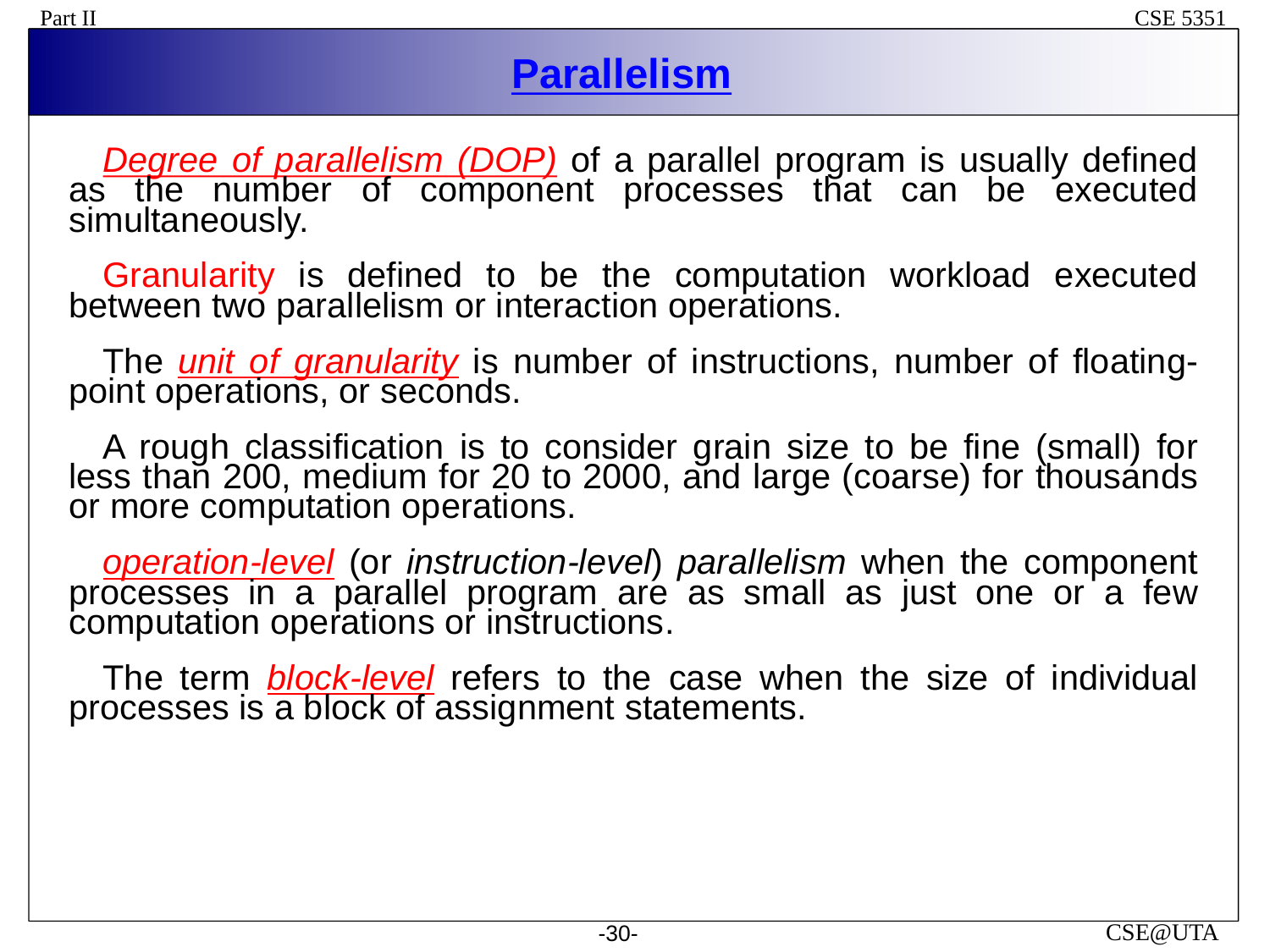**A special case of block-level parallelism is** *loop-level***, where a loop creates a number of processes, each executing an iteration consisting of a number of assignment statements.**

**When the component processes each consist of a procedure call, we have** *procedure-level* **parallelism, sometimes also called** *task-level* **parallelism.**

**The degree of parallelism and the grain size are often reciprocal**

**The degree of parallelism and the overhead of communication and synchronization usually have a proportional relationship.**

**With explicit allocation, the user needs to explicitly specify how to allocate data and workload.**

**With** *implicit allocation***, this task is done by the compiler and the runtime system. Various combinations are possible.**

**In distributed memory systems, a popular method is the** *ownercompute rule***: how to allocate data so that most of time, data needed by a process are nearby.**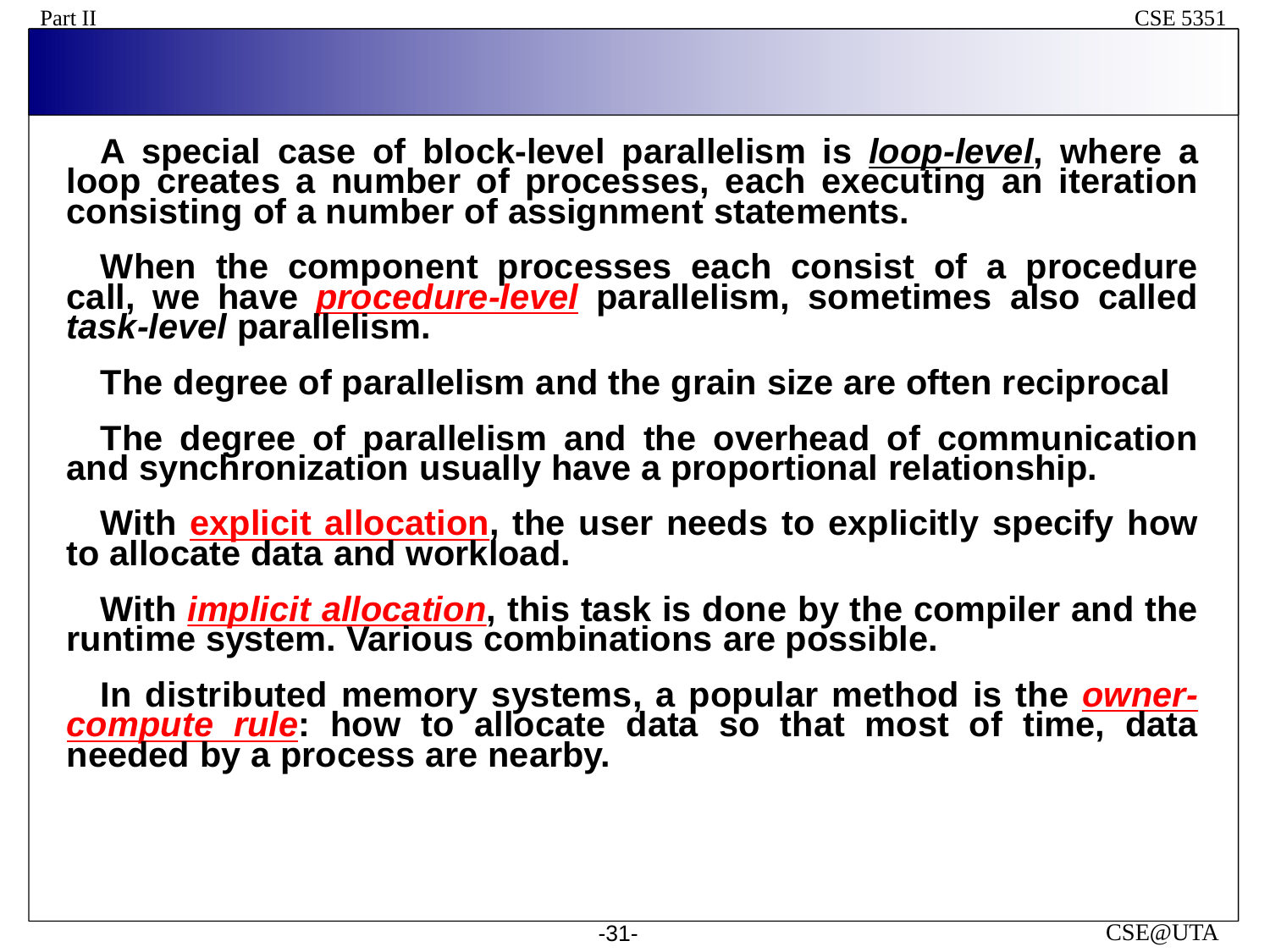## **Point to Point Communication**

### **Communication through shared variable:**

**In a shared-memory program, one process can compute a value of a shared variable and store it in the shared memory. Later on another process can get this value by referencing the variable.**

**Communication through parameter passing:**

**Data values can be passed as parameters between the child process and the parent.**

**Communicate through message passing:**

**In a multicomputer model, processes exchnage data through send and receive.**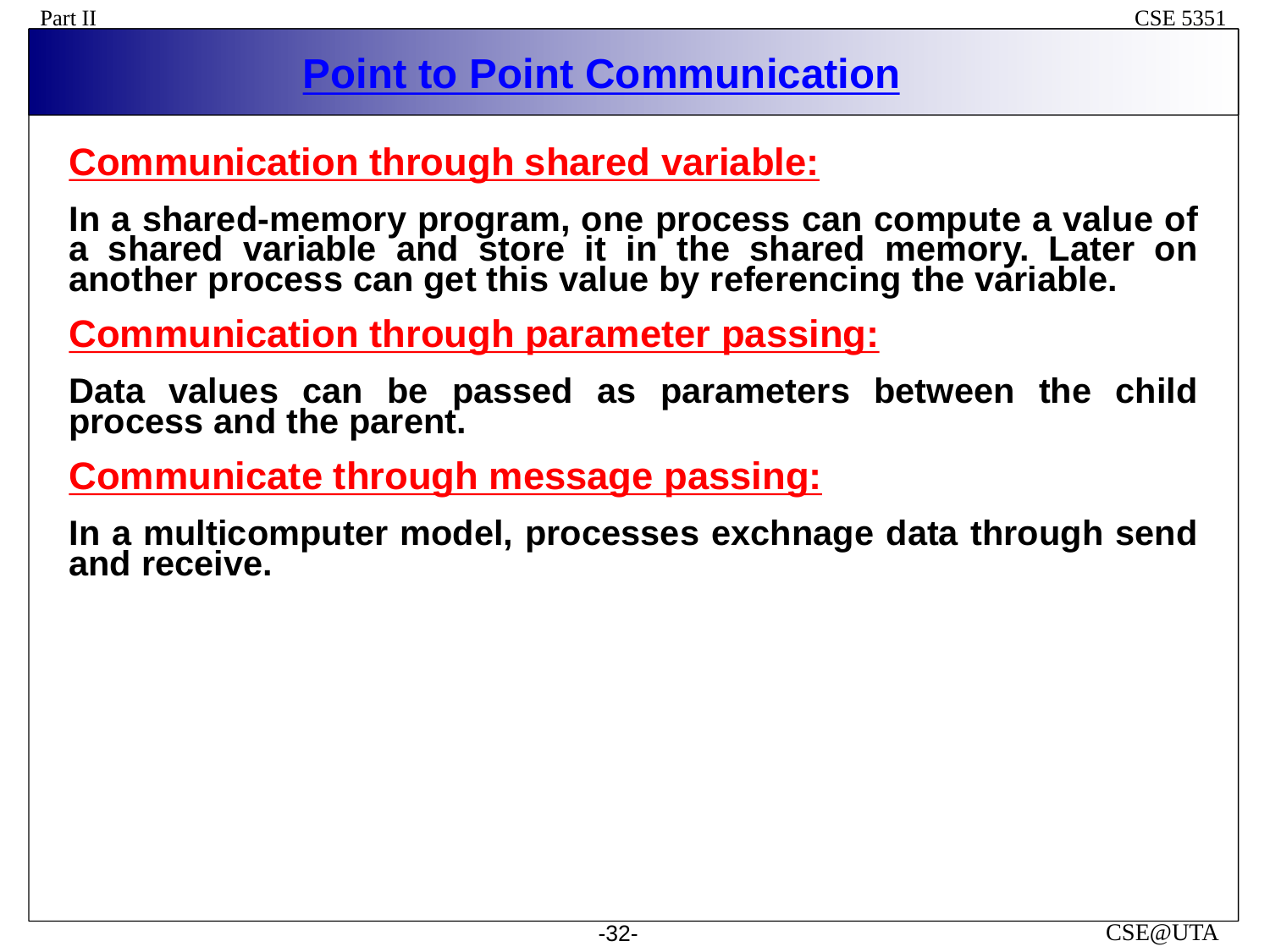## **Message Passing /Communication Issues**

**An** *interaction or communication* **is an activity or operation that processes perform to affect the behavior of one another.**

**Three most frequently used types of interactions:**

- *- synchronization*
- *- Point to point communication*
- *- Aggregation (collective)*

## **Synchronization**

**A** *synchronization* **operation causes processes to wait for one another, or allows processes that are waiting to resume execution.**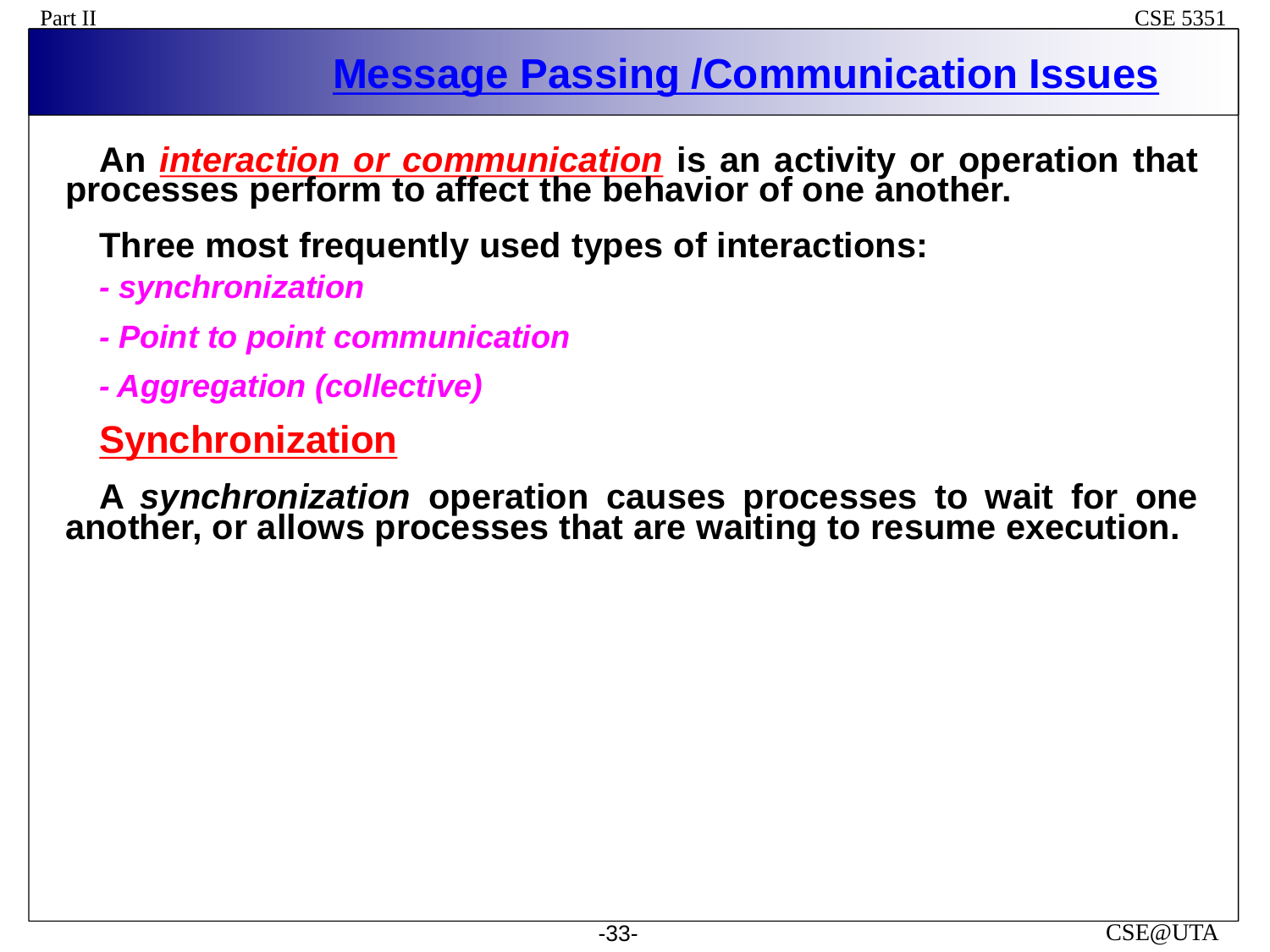# **Aggregation**

**An** *aggregation* **operation is a set of steps used to merge partial results computed by the component processes of a parallel program to generate a complete result.**

**Consider the inner product of two vectors A and B.**

```
parfor (i=0; i <n; i++) 
 X[i]= A[i] * B[i];
```

```
X[i] = X[i] + X[i-1];
```
**barrier();**

```
inner_product = aggregate_sum(X[i]);
```
**This summation operation is called a** *reduction*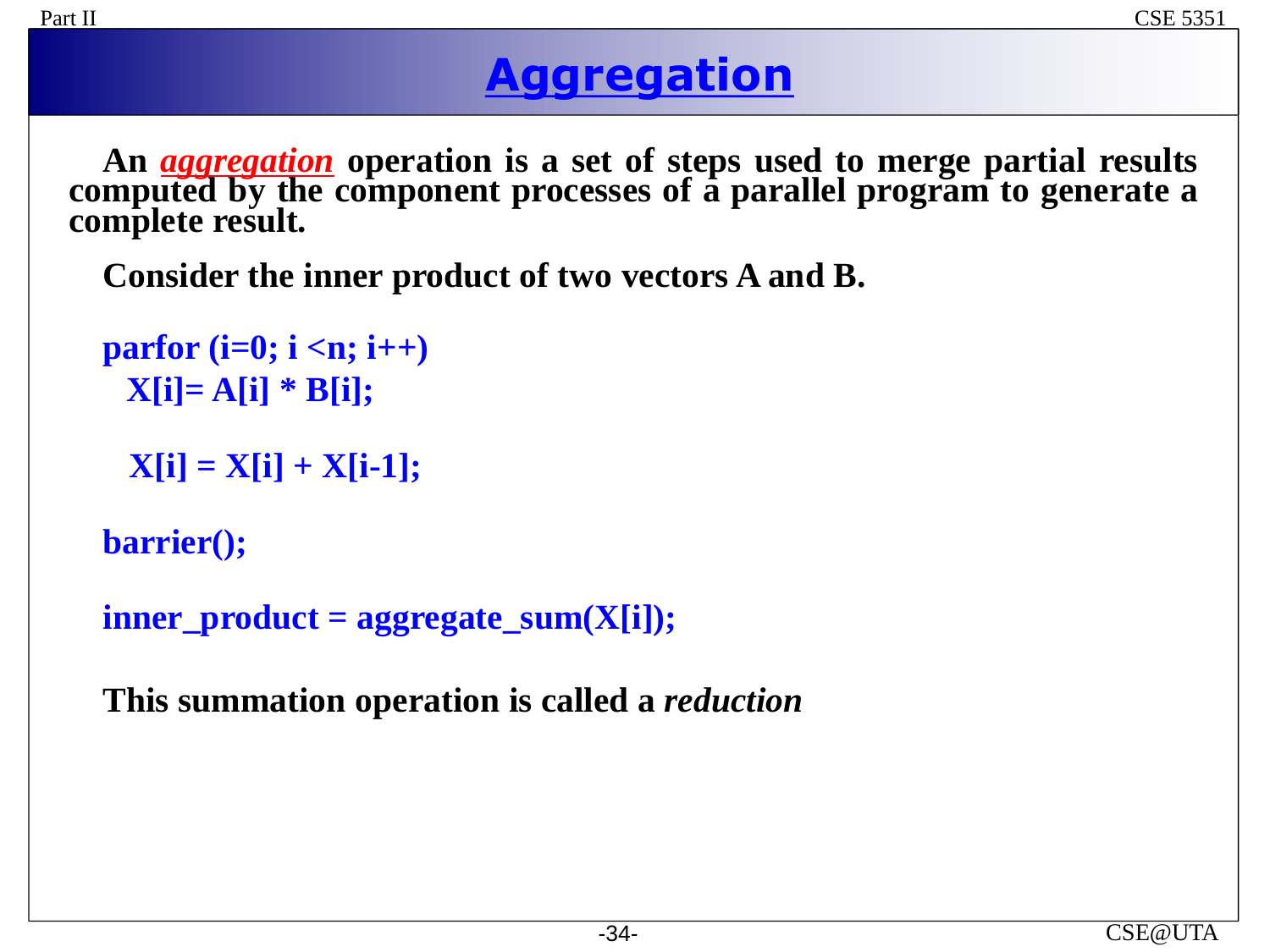# **A recursive doubling reduction operation**

**Suppose there are** *n* **processes**  $P(0)$ **,**  $P(1)$ **,...,**  $P(n-1)$ **. An array element a[i] is initially distributed to process** *P***(***i***).**

```
Sum = a[i]; // Each process has a local variable Sum
for (j=1; j<n; j=j*2) { // there are log(n) supersteps
   if ( i % j == 0) {
      get Sum of process P(i+j) into a local variable tmp;
      Sum = Sum + tmp;
   }
```


**}**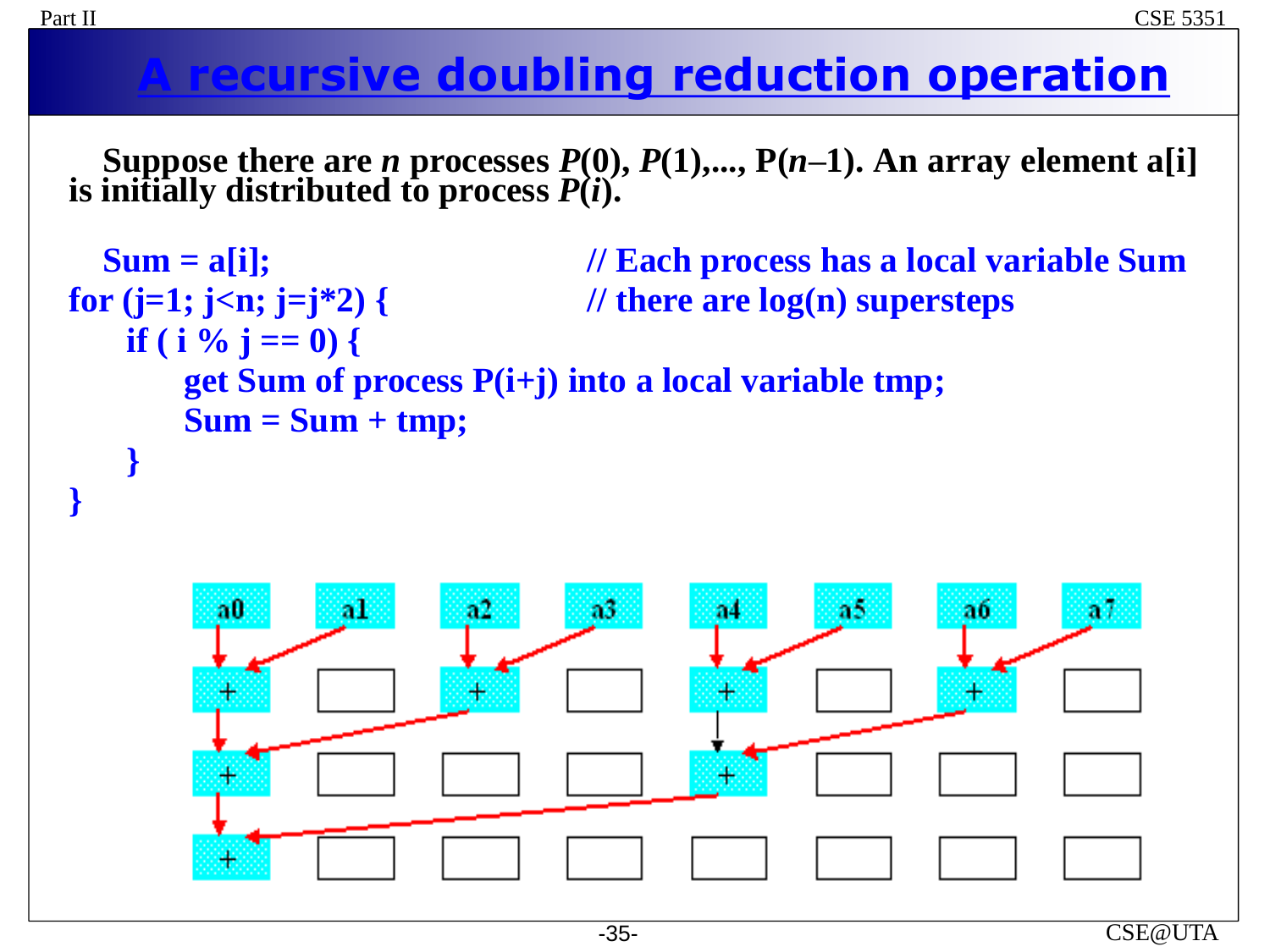## **Message-Passing Modes**

**A two-party communication is called a** *point-to-point* **communication, when one process sends a message to another process. A multiparty communication is often called a** *collective* **communication. Either type of communication can be:**

*Synchronous*: All participants must arrive before the interaction begins. A simple way to tell if an interaction is synchronous is the *two-barrier test*:

*Blocking*: A participant can enter an interaction as soon as it arrives, regardless of where the other parties are. It can exit the interaction when it has finished its portion of the interaction. Other parties may have not finished (or even entered) the interaction code.

*Nonblocking*: A participant can enter an interaction as soon as it arrives. It can exit the interaction before it has finished its portion of the interaction. An example is a nonblocking send, whose completion implies only that the process has requested to send. The message is not necessarily sent out.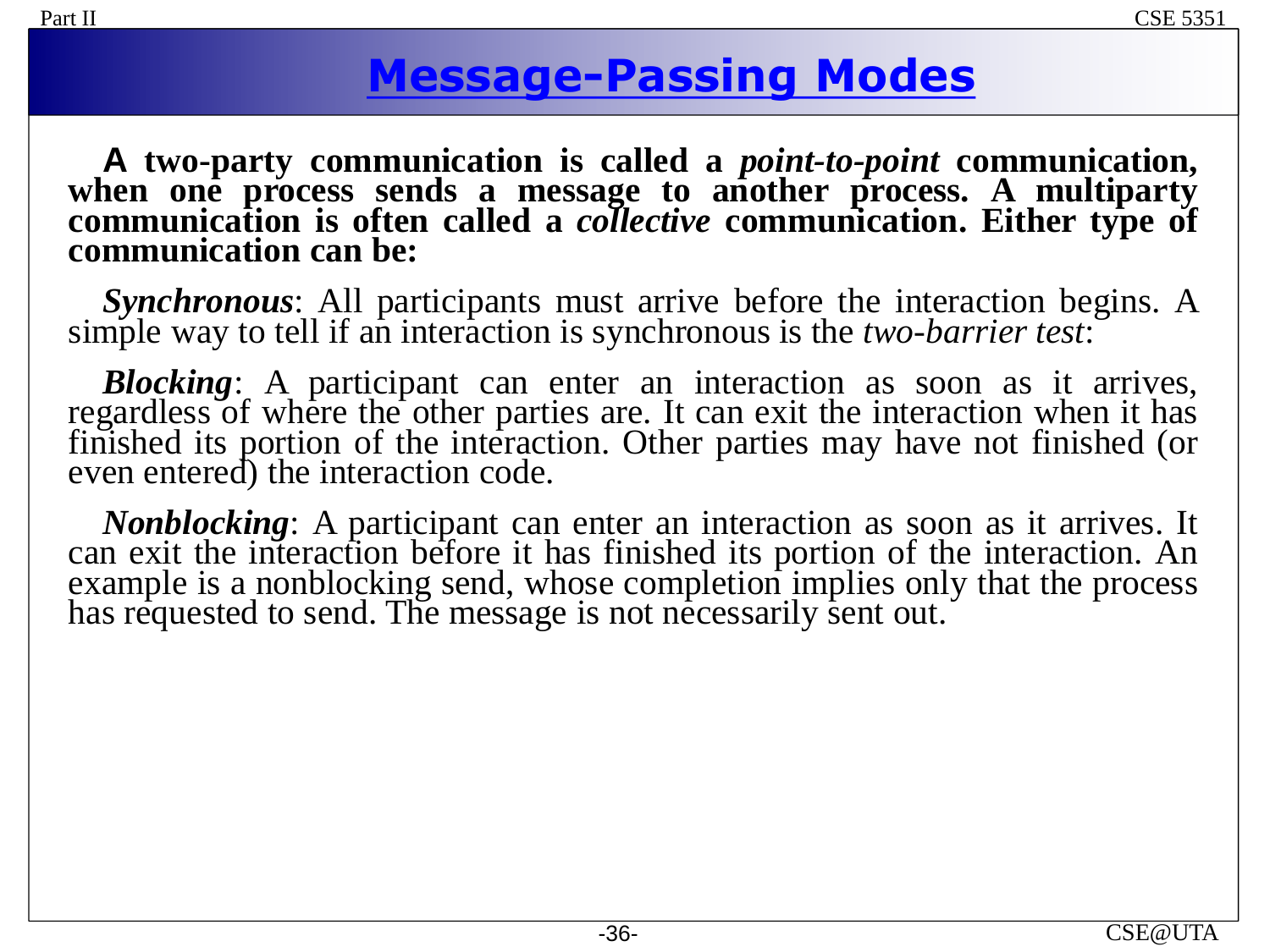# **Communication Patterns**

**The** *pattern* **of an interaction refers to which participants affect which other participants.**

*The* **pattern is static if can be determined at compile time. Otherwise it is a** *dynamic***.**

**In an** *n***-party interaction, if the pattern can be specified as a simple function of the process index, we say the interaction has a** *regular* **pattern.**

- **- One-to-One**
- **- One-to-Many**
- **- Many-to-One**
- **- Many-to-Many**

**A class of irregular communications is the** *h-relation***.**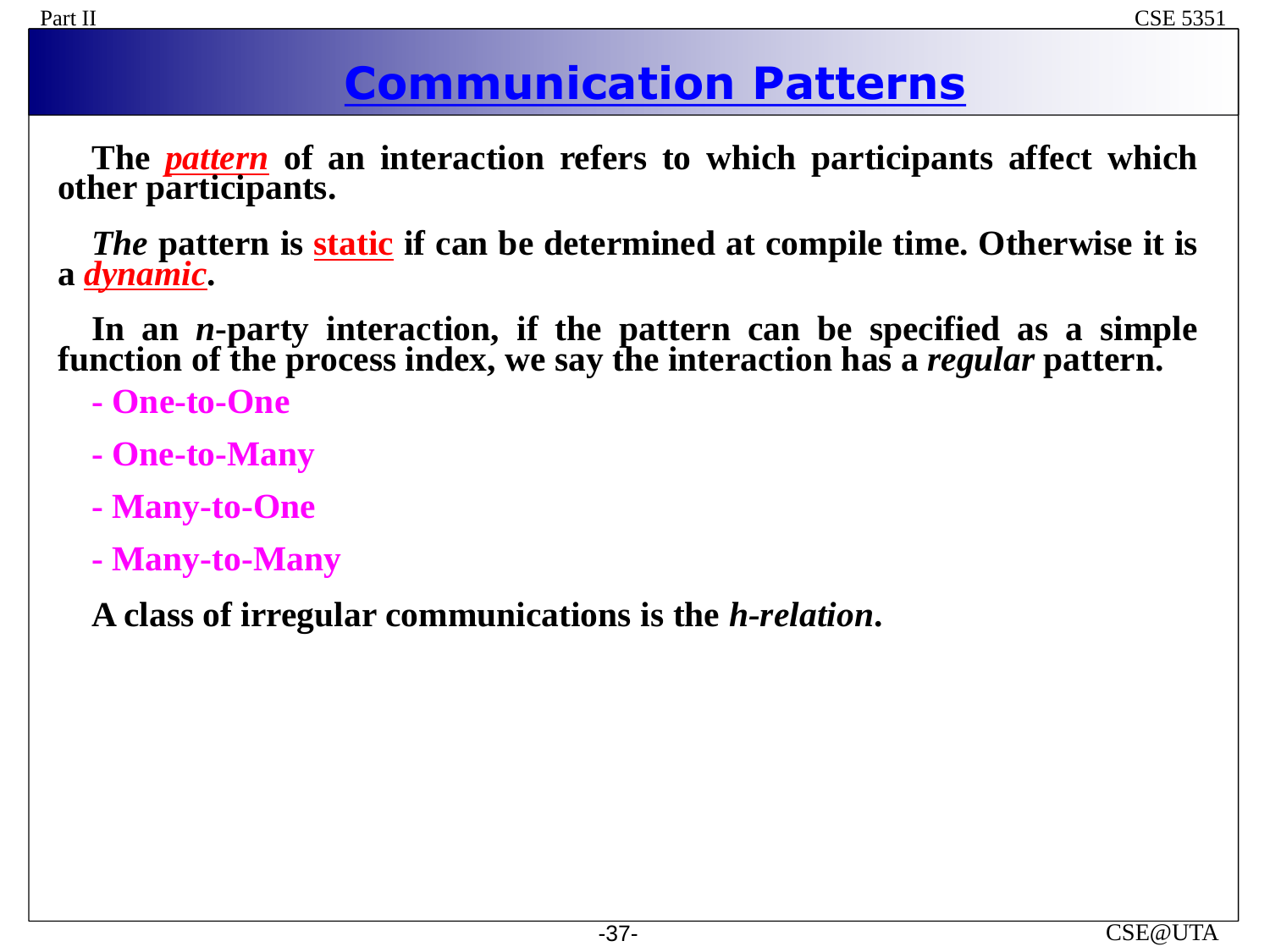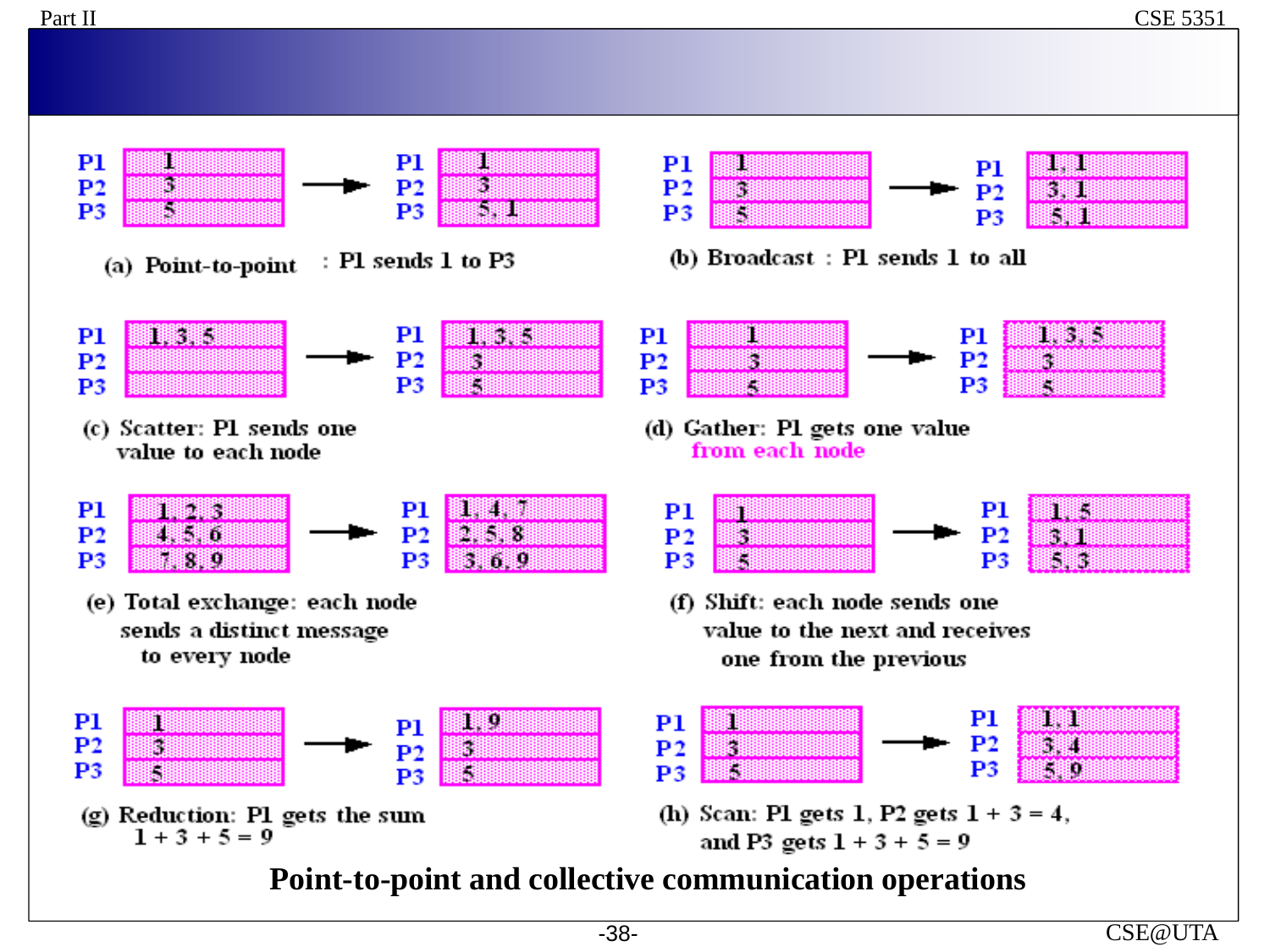### **Health and medical Applications on supercomputing**

- **1. Google**
- **2. Google scholar**
- **3. Citeceer**
- **4. UTA Library**
	- **1. IEEE Xplore Database**
	- **2. Elsevier database, Science Direct**
	- **3. ACM database**
	- **4. Springer**